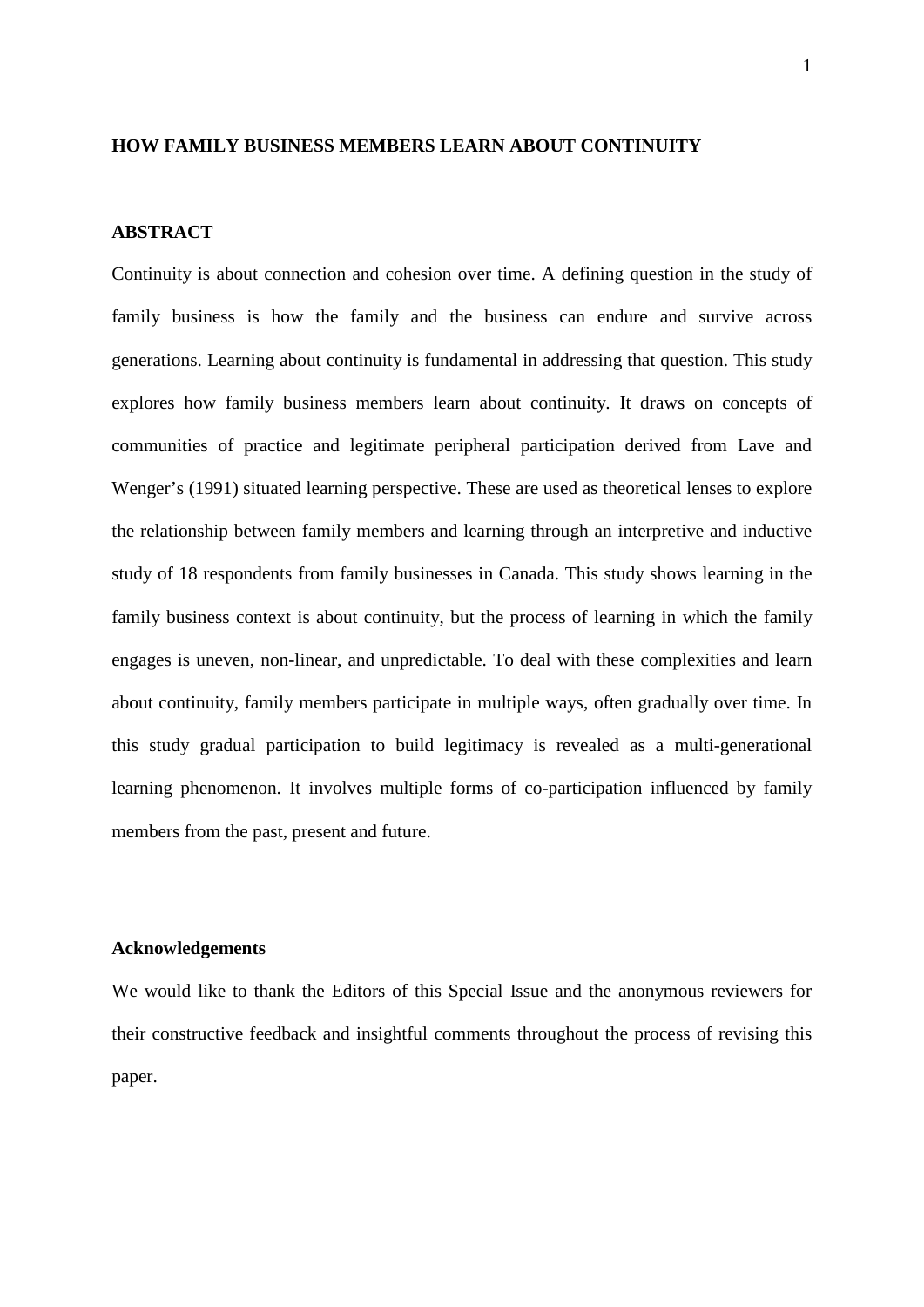## **INTRODUCTION**

Family firms are distinctive and this affects the complex processes in which they engage (Naldi, Nordqvist, Sjoberg & Wiklund, 2007; Sharma, 2004). While various theoretical frameworks have been used to explore the peculiarities of family firms and how these influence their distinctive nature (Lubatkin*,* Schulze, Ling & Dino, 2005; Miller, Le Breton-Miller & Scholnick, 2008; Zahra, Hayton, & Salvato, 2004), there is a paucity of conceptual and empirical work targeted at understanding learning in family firms (Hamilton, 2013; Moores & Barrett, 2002; Sharma, 2004). When it comes to understanding how family members learn from each other in a way that ensures the continuity of the family business and its practices, this is especially the case (Discua Cruz, Howorth, & Hamilton, 2013).

A situated learning perspective offers a way to deal with this gap. It adopts the view that learning takes place in situated practice, that it is socially constructed, and/or socially situated in everyday practice (Contu & Willmott, 2003; Hamilton, 2013; Lave & Wenger, 1991; Roberts, 2006). The social context of any family business is unique and represented by a specific set of behaviours, skills, norms and values shared by the family through social interaction (Hall and Nordqvist, 2008; Kotlar and De Massis, 2013; Sharma, 2004). Given how relevant the social context is for family businesses, a situated learning perspective seems a critical approach to understanding learning processes.

For the theoretical foundation of this study, we draw on two concepts from Lave and Wenger's (1991) situated learning theory. The first is community of practice. A community of practice is a social structure where learning takes place through participation in every day practice (Lave & Wenger, 1991). It consists of a set of social relations where learning is embedded (Brown & Duguid, 1991; Handley, Sturdy, Fincham & Clark, 2006). Building on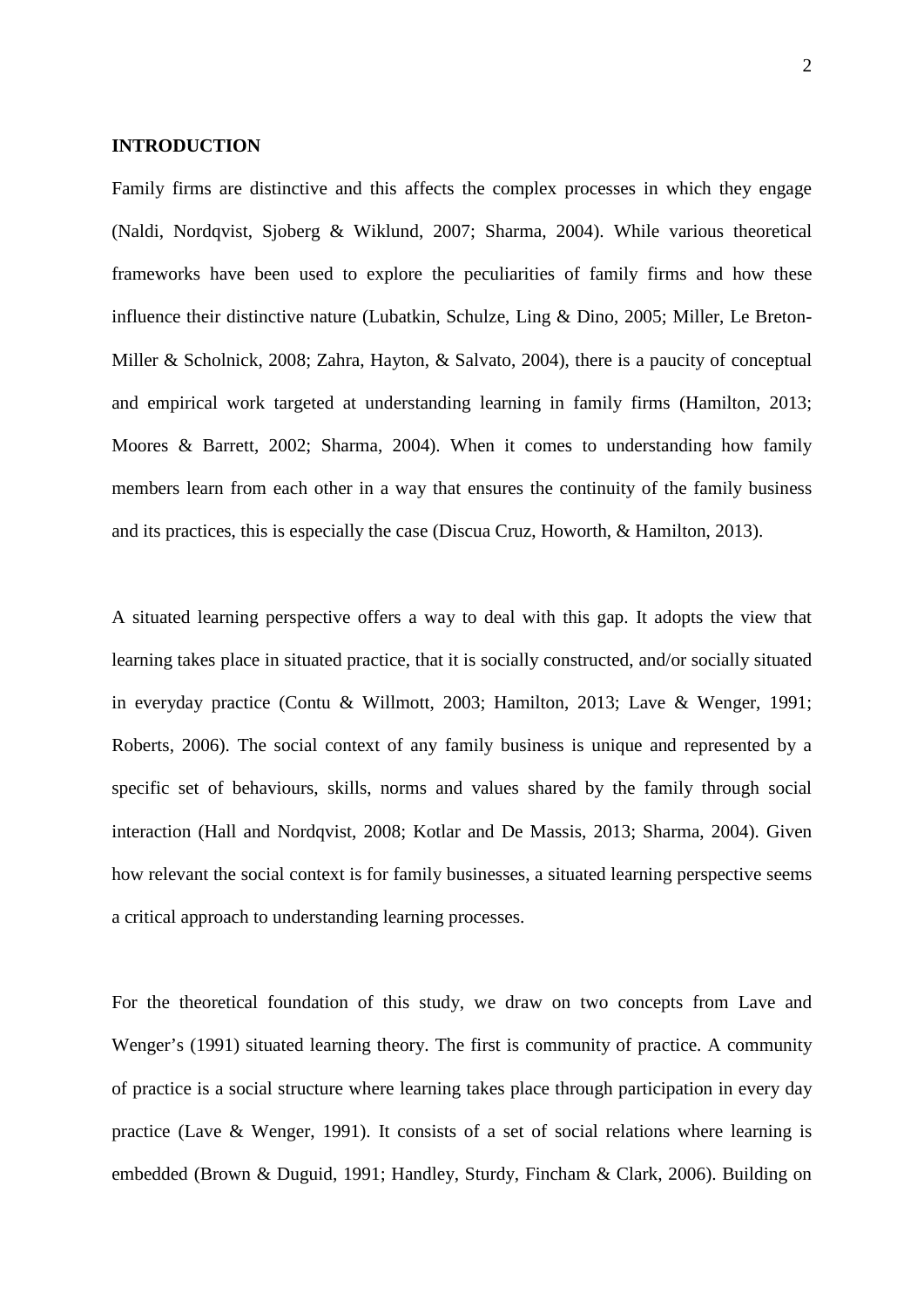Lave and Wenger's (1991) original approach we argue that family business can be conceived as a community of practice and theorised as such; it is not static but on a trajectory based on 'shared histories of learning' (Wenger, 1998, p.86). The second concept is legitimate peripheral participation (Lave & Wenger, 1991). Legitimate peripheral participation is a dynamic relationship where those with experience, knowledge and understanding work alongside others who need to learn from the existing community of practice. This concept describes how newcomers join a community of practice through engagement in social practice. Increasing levels and different forms of participation, establish the legitimacy of participants and enable their becoming full members of that community (Hamilton, 2013; Handley et al., 2006; Wenger, 1998). Adopting this concept, we interpret how learning takes place over time through examining the processes of participation integral to everyday practice in the family and the business.

Through our study, we address the research question, *how do family business members learn for continuity?* We examine empirical material from 18 respondents from family businesses in Central Ontario, Canada, using an interpretive and inductive approach (Gephart, 2004; Hall and Nordqvist, 2008; Jaskiewicz, Combs and Rau, 2015). We focus on "know how" learning, that is how family members learn to ensure continuity, how they learn about, for example, core values and specific business practices. Through iterative analysis we show learning for continuity takes place at the intersection between the family, the business and the wider set of overlapping communities in which the individual family member is embedded. Drawing on the concepts of communities of practice and legitimate peripheral participation, we develop knowledge about how older family members are eventually replaced by younger family members in a way which ensures continuity of the business.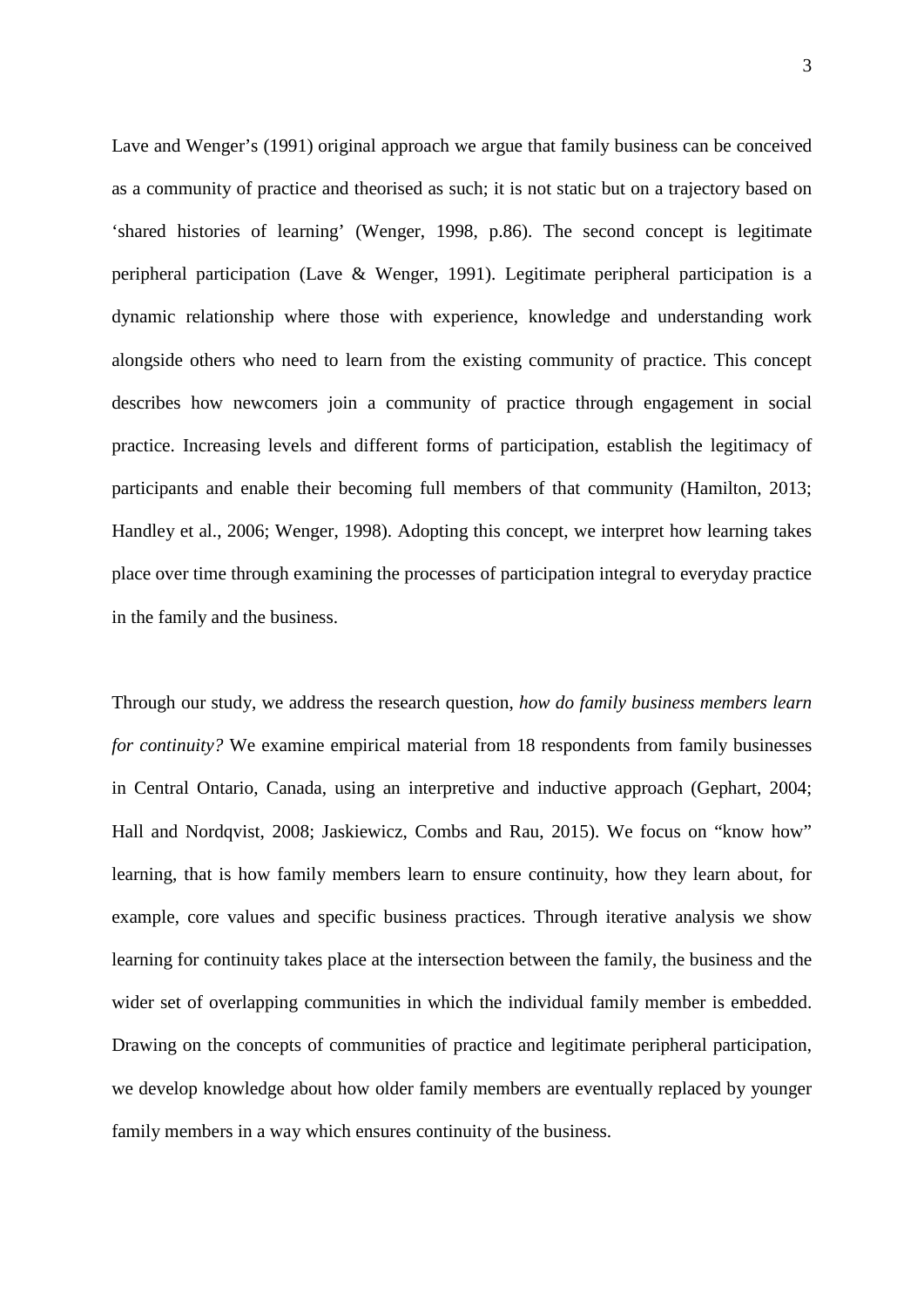This study makes the following contributions. First, we build on Habbershon, Nordqvist and Zellweger's (2008) ideas about transgenerational aspects and Salvato and Corbetta's (2013) calls for more understanding about the nurturing and development of successors. In challenging the assumptions of Habbershon et al. (2008), we show learning for continuity is an unpredictable process between individuals engaged in a specific family business context. Previous work points out that the transfer of formal business knowledge and skills is core to the succession process (Salvato & Corbetta, 2013). We reveal the relevance of informal mechanisms and illustrate different routes to establishing legitimacy to run the family business. Hence, we bring into question typical timeline assumptions surrounding the concept of legitimate peripheral participation and existing models such as the 4Ls framework (Moores & Barrett, 2002). Second, recent studies have called for more work to consider how context might influence family business (Wright, Chrisman, Chua & Steier, 2014). Learning has been described as an inherently social as well as an individual phenomenon (Tusting, 2005). And while the literature notes that previous researchers have 'embraced the theoretical strength of situated learning theory', it also recognises that 'conceptual issues remain undeveloped' (Handley et al., 2006: 641). Learning about continuity is about family members developing the capability to sustain the business across generations (Habbershon et al., 2008). Through our study we demonstrate the relevance of family bonds, engagement and the social situations encountered to show why social context needs to be taken into account when theorising learning.

Through their relationship with their social context, our respondents gained legitimacy at different times and through different levels and degrees of participation. This shows that for those involved in educating family business members, the nature of learning and how it varies needs to be taken into account. It can be argued that education programmes for family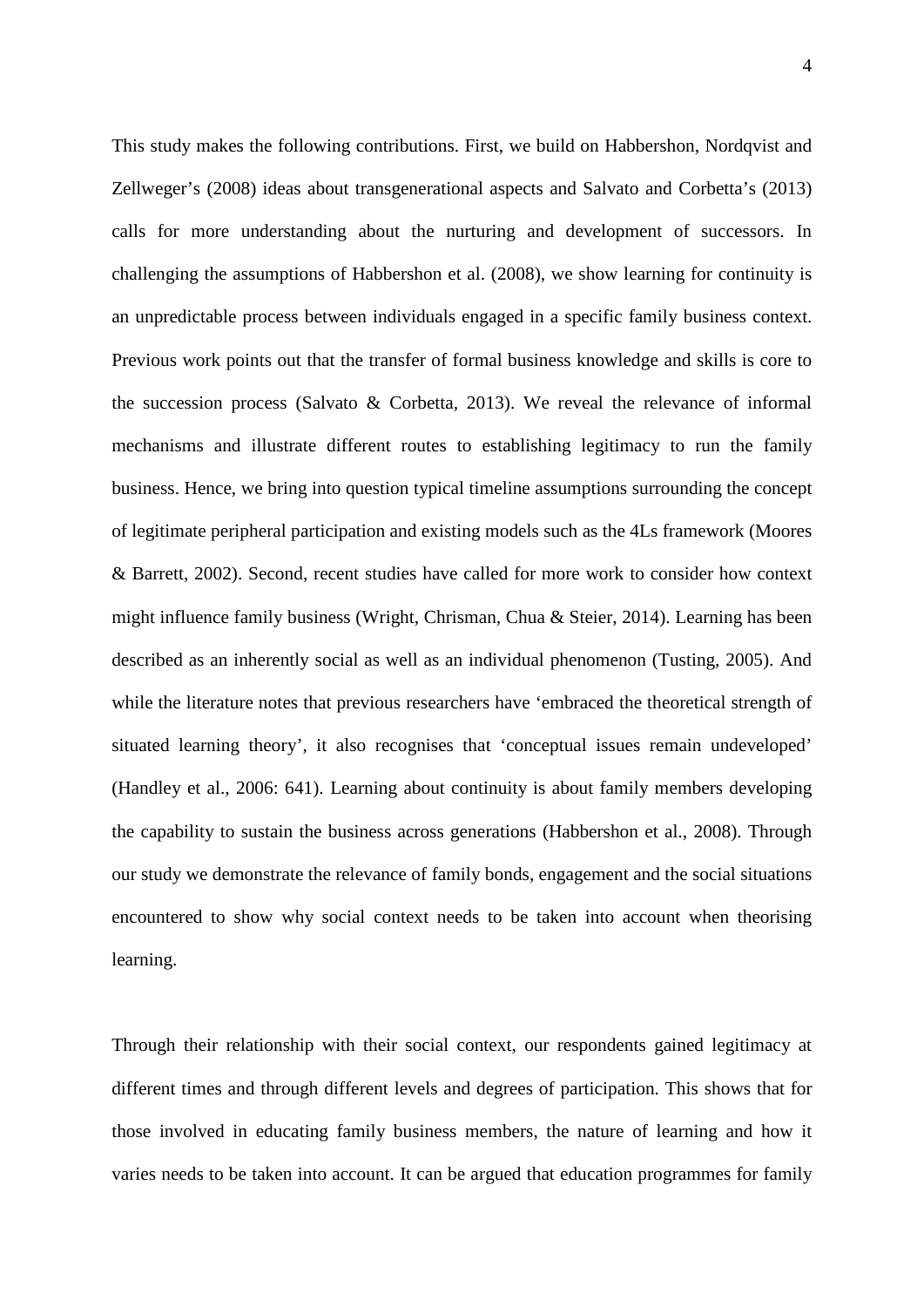business need to be more specific – even bespoke – in their design and implementation. Situated learning settings may help develop a family member's understanding of the past, present, future, and how it all fits together. Family members may not automatically develop the skills, knowledge, and behaviors that lead to meaningful participation in a family business. By examining a key aspect of situated learning theory, we argue that the concept of legitimate peripheral participation can be better used to inform the design of education for family businesses.

#### **LEARNING IN THE FAMILY BUSINESS: LITERATURE REVIEW**

Learning is a difficult concept to define (Hergenhahn & Olson, 2005; Illeris, 2009). While there is no single definition of the term, it is understood that learning represents an ongoing *process* through which knowledge is acquired and generated and that through this process changes in behavior are apparent and can be observed (Harrison & Leitch, 2005; Hergenhahn & Olson, 2005).

Although several explanations of learning are offered in the literature, including cognitive (Mitchell, Busenitz, Bird, Marie Gaglio, McMullen, Morse & Smith, 2007), experiential (Corbett, 2005; Rae & Carswell, 2001; Zhang, Macpherson & Jones, 2006) and behavioural (Holcomb, Ireland, Holmes Jr. & Hitt, 2009; Lumpkin & Lichtenstein, 2005;), such approaches have been criticised for failing to account for the influence that others can have on the learning process. Hence, there is an emerging view that to understand how those engaged with business learn, interest needs to move away from approaches that separate learning from the context in which it takes place and instead look at the role and influence of context on the learning process (Brown & Duguid, 1991; Lave & Wenger, 1991; Wenger, 1998).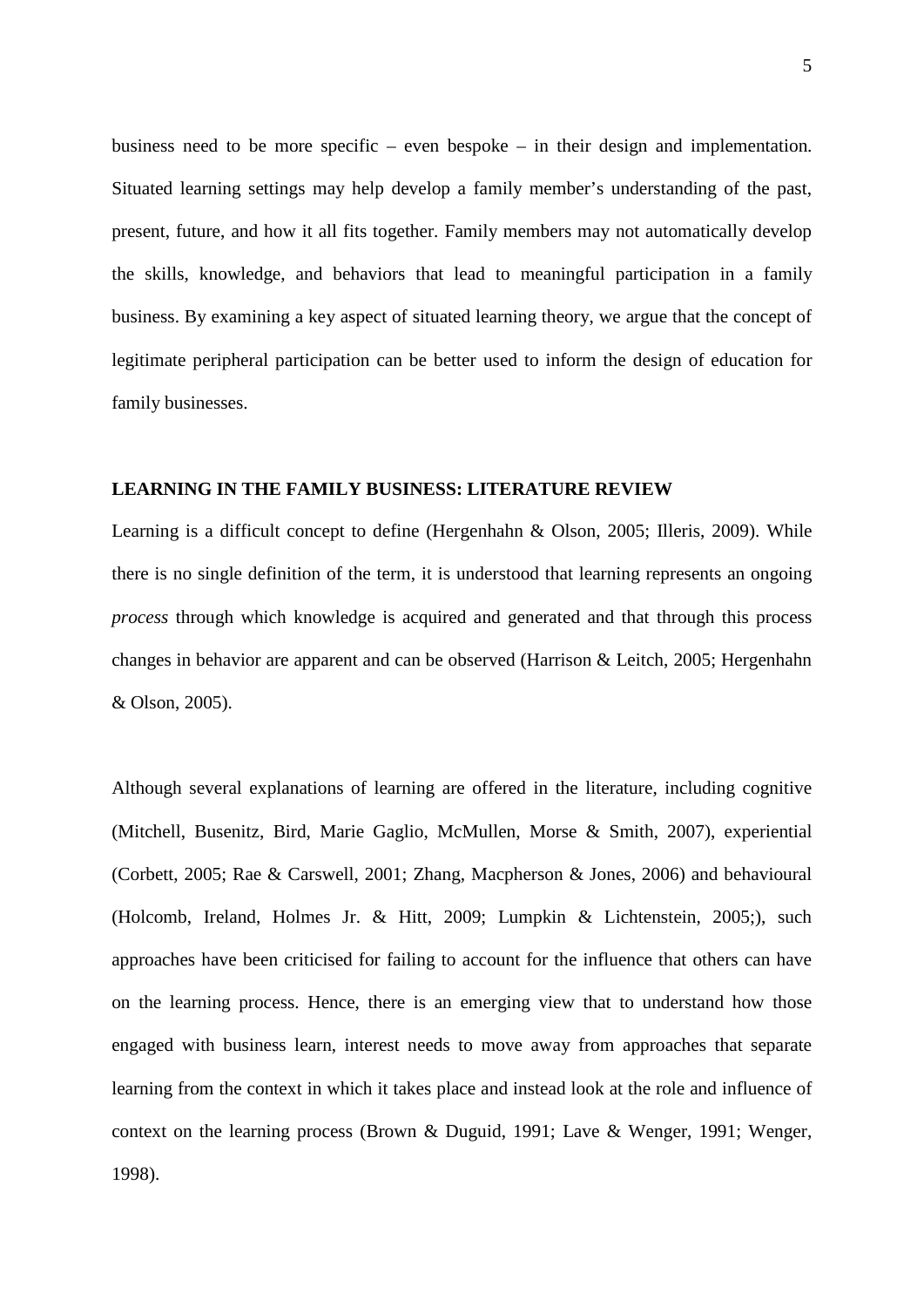Learning is a process which is integral to everyday situated practice in business, family and other social settings (Hamilton, 2013; Handley et al., 2007). Some suggest that the most effective learning occurs when knowledge is specifically tied to the context in which it is used (Zhang et al., 2006). This situated learning perspective has generated support for three reasons. First, it allows us to appreciate that learning is not entirely a cognitive process. Second, it recognises that experience does not always lead to learning. Third, it emphasises the critical role social relations and social context can play in the learning process.

In their development of the situated learning perspective, Lave and Wenger (1991) introduce the concepts of communities of practice and legitimate peripheral participation. They argue that the processes of legitimate peripheral participation in existing communities of practice provide the means of achieving continuity over generations (Lave & Wenger, 1991:114). Legitimate peripheral participation is a dynamic mode of engagement in practice, implicated in social structures. Legitimacy within a community of practice is established by increasing the levels and extent of participation alongside those with experience and knowledge (Wenger, 1998; Handley et al., 2006; Hamilton, 2013). It therefore helps explain how through social interaction, newcomers join existing members of a community of practice.

# **Communities of Practice and Legitimate Peripheral Participation Within the Context of the Family Business**

Family businesses rely heavily on interpersonal social relationships (Hall & Nordqvist, 2008). These relationships inform how family business members learn. So in turn, social context shapes and forms learning outcomes and the nature of the family business. Building on Lave and Wenger's (1991) original approach we argue that family business can be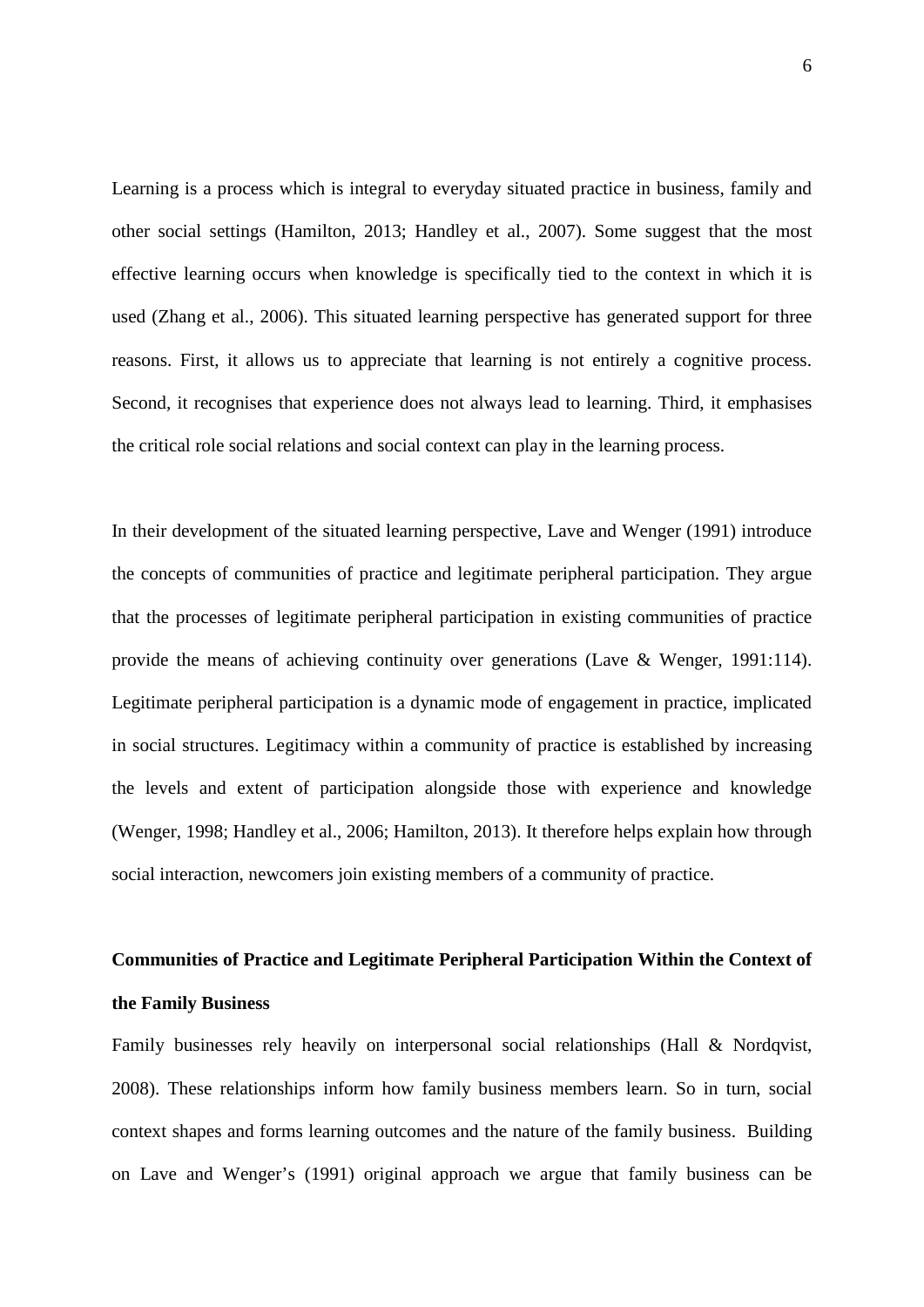conceived as a community of practice and theorised as such. Lave and Wenger (1991) in setting out their choice of apprenticeships as empirical illustrations, state that they could have focused on the process of children joining adult worlds (p.32). One of their empirical examples describes learning how to become a midwife, detailing forms of legitimate peripheral participation as family members join the community of practice of the midwives (p.68). The family as a site of situated learning, and making a living, is clearly acknowledged in the original theorizing of communities of practice and we extend that to the context of contemporary family business.

Through different forms of participation newcomers are integrated into the community of practice by experienced members (Lave & Wenger, 1991). Newcomers gain knowledge of family business norms and practices, rules and obligations. They may participate in ways that are prescribed and limited, that is at the periphery. However as newcomers become more experienced, fuller participation is negotiated and this becomes more valuable to the functioning and the continuity of the community of practice. As they are recognised as being more competent, they move to full participation at the core of the community of practice.

While communities of practice have been under-investigated empirically by learning scholars, what this concept seems to offer is a mechanism for understanding the dynamics between individuals and the social context in which they are immersed (Cope, 2005; Hamilton, 2013; Taylor & Thorpe, 2004). And, while very little is known about how family members learn about their family businesses (Moores & Barrett, 2002), what we do know is that younger family members engage in the learning process early on in life, and often they learn about the family business before entering it (Jaffe, 2007). Experiences are shared between family members and through communicating and interacting with each other,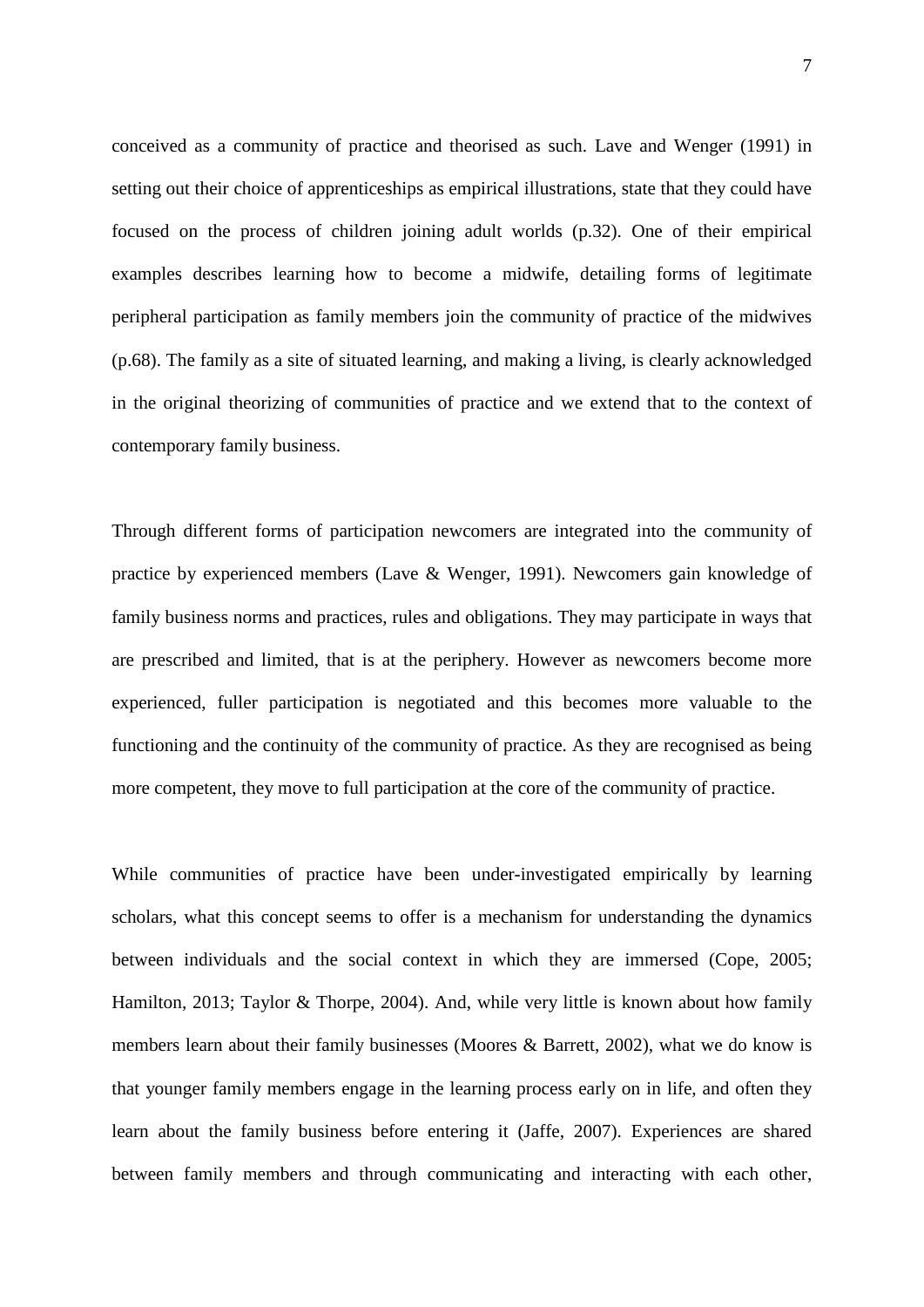understanding about the family business builds (Tagiuri & Davis, 1996). As a consequence, family members become better positioned than non-family members in communicating about that particular family business. Indeed, these shared experiences and interactions create a sense of identity (Wenger, 2009; Hamilton 2013) and so family members have a better understanding than non-family members about the way the family business operates, its rules of engagement, norms, practices, obligations and commitments and the etiquettes for how business in that particular context is done.

In applying the lenses of communities of practice and legitimate peripheral participation to the context of the family business, we take the view that learning is an interactive process between family members and their social context (Hamilton, 2013; Zhang et al., 2006). Our choice of lenses helps us to consider the bonds between members of a family and how these family bonds might represent a way to ensure continuity of the business. Moreover, they allow us to look at things within the context in which they take place. We therefore see that appreciating the socially situated nature of learning offers a particularly promising avenue to further understanding about learning in family business.

## **METHOD**

Our research question was *how do family business members learn for continuity?* Our qualitative approach was interpretive and inductive and purposefully aimed at generating understanding about the lived experiences of respondents (Gephart, 2004; Hall and Nordqvist, 2008; Jaskiewicz, Combs and Rau, 2015). Through this approach we were able to focus on understanding interactions associated with learning which takes place within the family business context.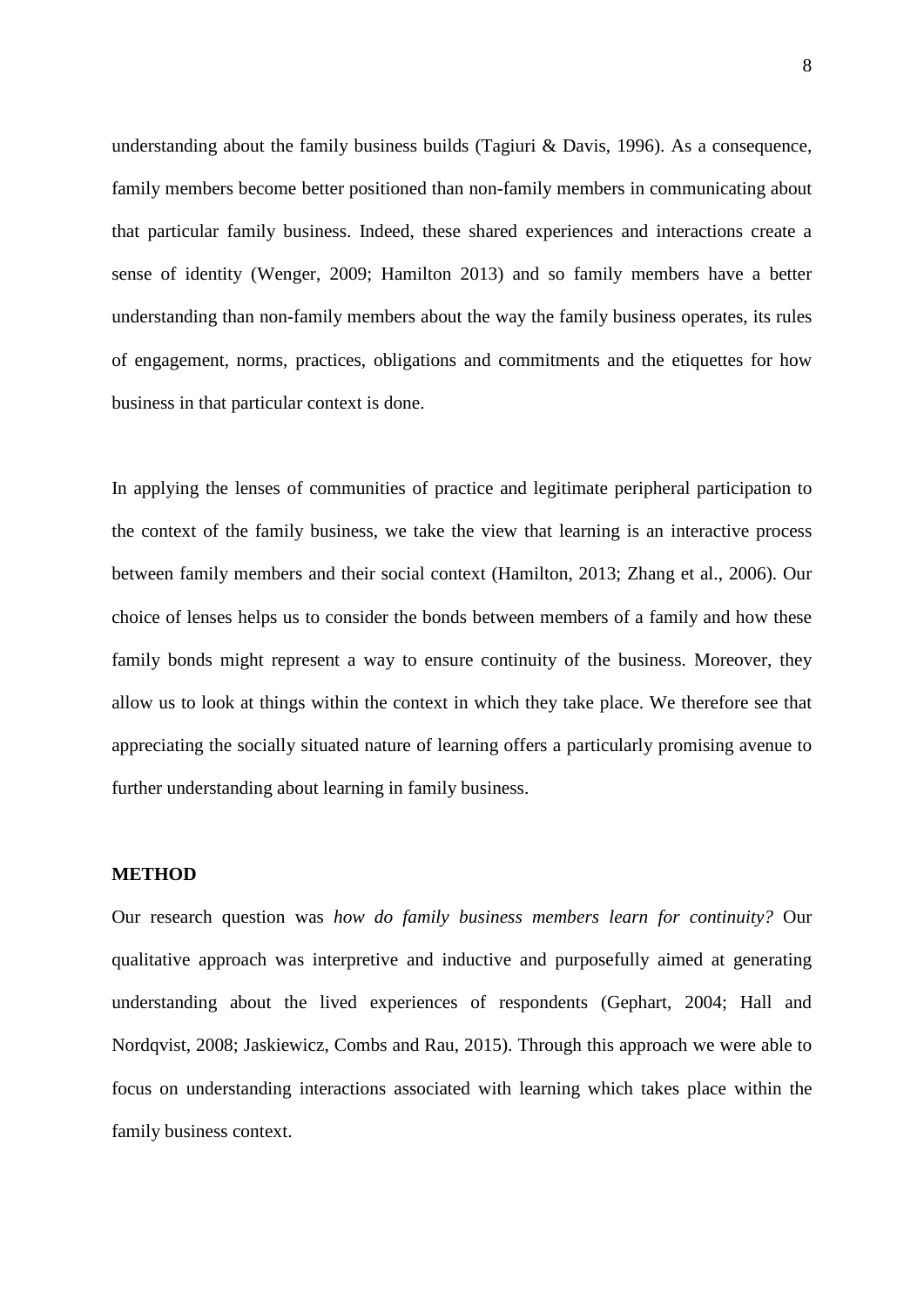## **Empirical Setting**

For the study reported here, respondents were individuals in small- and medium-sized family businesses located in a relatively small city (population 75,000) in Central Ontario, Canada, located 100km away from Toronto. All interviews took place in this setting. As a result, it is acknowledged that the experiences and events observed may be exclusive to this specific situational boundary (Mckeever, Jack & Anderson, 2015).

## **Sample and Data Collection**

Purposeful sampling was used (Pratt, 2009) but as the research progressed, we drew on snowball sampling (Martin & Eisenhardt, 2010). In the early stages of the study, decisions were required about whom to interview within the locality. Since there was no existing local family business database, the decision was made to generate one. This database was developed based on knowledge of the local population. Names of individuals were drawn from, for example, organizational memberships, personal contacts, phone books, websites and local publications. This led to a database of 200 potential respondents. These potential respondents were then sent invitations to participate in the research project. This led us to identify 40 respondents who were involved in different family businesses and who were willing to be interviewed. Those contacted had to acknowledge that they were involved in a family business as a family business member and what their role in that business was. Where the individual who had been contacted was not the appropriate person, the invitation was passed to a member of the business who was. These individuals were all involved in private business and so details regarding annual revenues and the numbers of employees were not publicly available.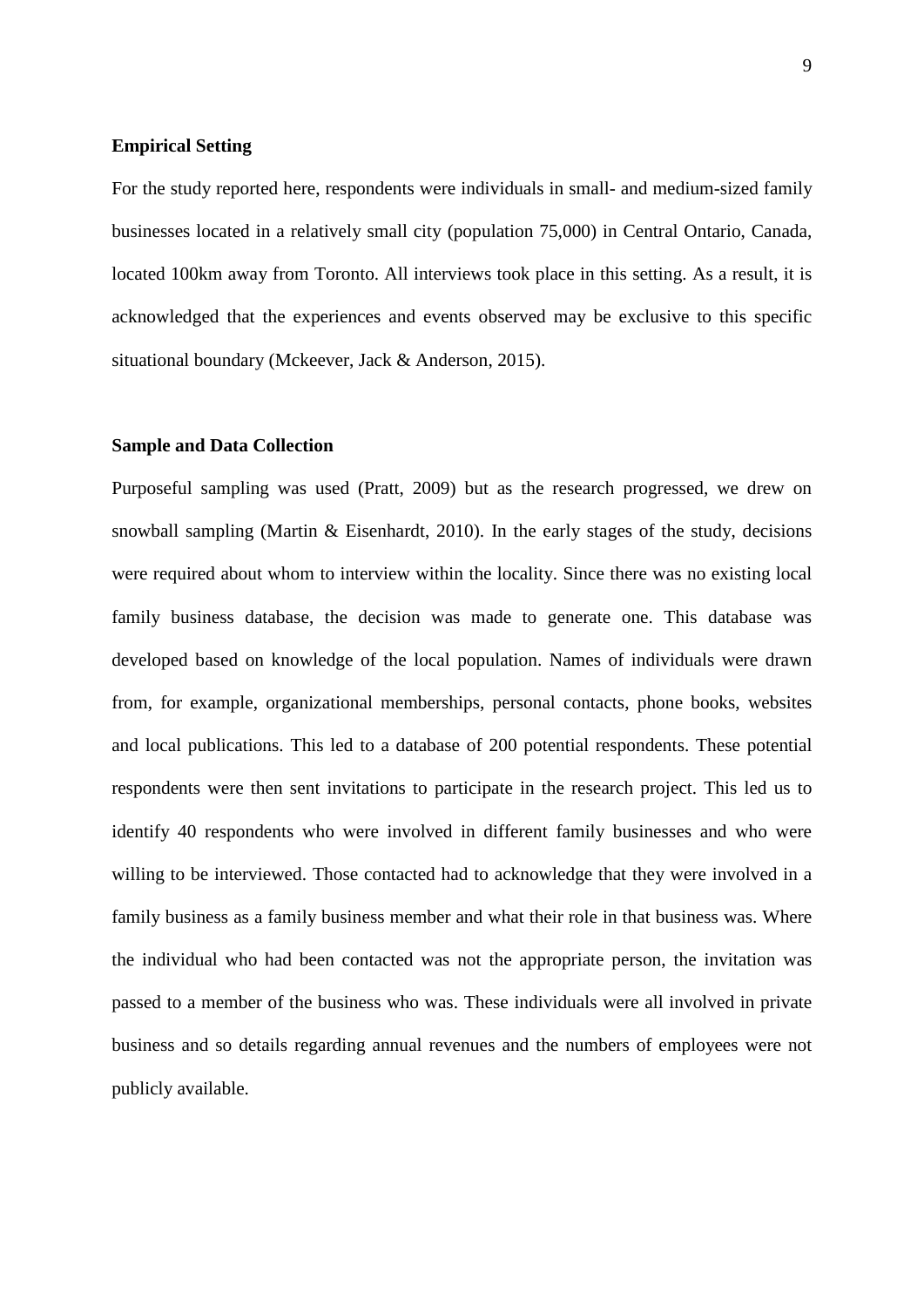The lead researcher then began the process of interviewing respondents in-depth. The extent and depth of data collected was monitored and considered throughout the data collection process by the research team. Of these 40 respondents, 18 were of particular interest for the issues we were specifically concerned with here and so we purposefully took the decision to work closely with these respondents. The rich and informative manner in which these respondents explained their situations provided quality and depth in data, allowing our research question to be addressed (Chenail, 2009; Pratt, 2009; Reay, 2014). Details of these 18 respondents are included in Table 1.

#### **INSERT TABLE 1 ABOUT HERE**

Field work and data collection were carried out by the lead member of the research team who was familiar with the locality and research context. His background and knowledge meant he was theoretically sensitized with the knowledge, skills and awareness required for carrying out qualitative research (Glaser & Strauss, 1967) but he was able to be neutral and nonjudgmental in interviewing and reporting.

The literature generated pre-understanding and helped inform the questions asked. Respondents were interviewed for up to four hours about their experiences of learning for continuity and the situations they found themselves in. Interviews were loosely structured but a flexible interview schedule was used. This schedule started with fairly broad questions to get conversations going. Subsequent questions came about in conversation between the lead researcher and respondents. However, the interview schedule also contained a list of topics relating to our interests to guide the conversation. Approaching the interviews in this way increased the researcher's confidence; it also meant he could focus on the participant, the way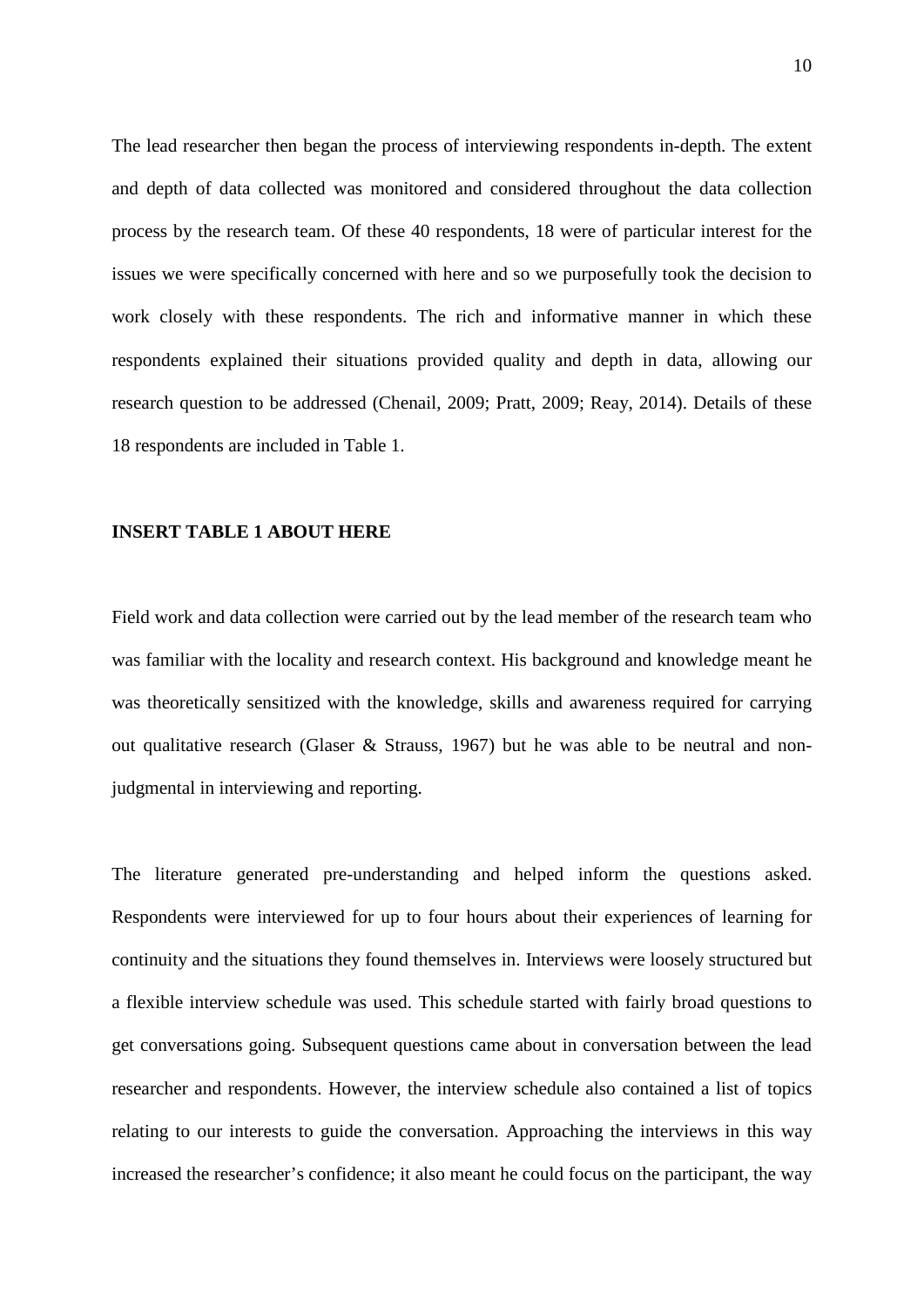the conversation was progressing and so plan ahead. This approach also permitted notes to be generated to support the emerging discussion and the coaxing of respondents where necessary about experiences and situations. Like previous work (McKeever et al., 2015), this approach ensured insight emerged from the data and the actual situations respondents found themselves in.

Of the interviews, 14 took place at the location and premises of the family business, allowing behaviour and environmental conditions to be observed and anecdotes, actions and processes to be recorded (Charmaz, 2006; Yin, 1984). The remaining 4 interviews were held in the researcher's office, since there was no convenient or quiet place to meet at the participant's workplace. None of the businesses were sold or bankrupted during the period of this study. They could, therefore, be understood as a sample of family businesses achieving continuity in the sense of enduring and surviving over time, across the generations.

## **Data Analysis**

Interviews were recorded and then transcribed verbatim. Field notes, observations and raw data were pulled together. This material was then reduced before being sorted into descriptive categories and explanatory themes through a process of searching for emerging patterns and commonalities which explained the situations of our respondents (Bruton & Ahlstrom, 2003; McKeever et al., 2015; Miles & Huberman, 1994), and hence fitted with our research question (De Massis & Kotlar, 2014; Eisenhardt, 1989; Mckeever et al., 2015).

The explanatory themes identified in the data and also present in the literature were: family bonds, engagement and social situation. Data were examined for detail relating to these themes. So, conversations around experiences and situations such as "parents learning from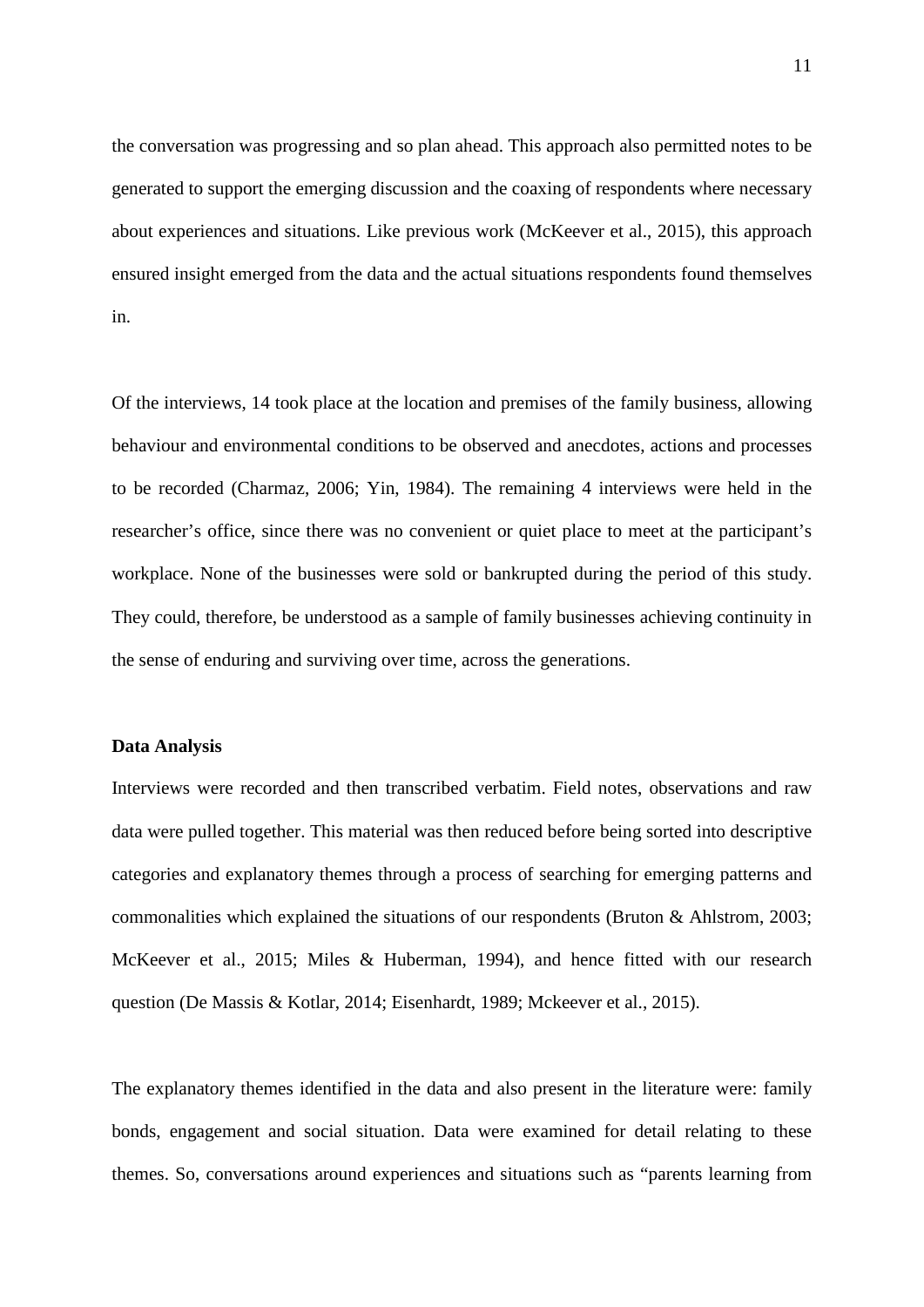children" and "going to the market with dad" became key. Throughout, analysis was iterative in that ideas emerging from the data were held up against the literature (Hall  $& Nordqvist,$ 2008; Salvato & Corbetta, 2013) with the constant comparative approach providing a way to review data with emerging categories and concepts (Alvesson & Sköldberg, 2000; Bansal & Corley, 2012; Glaser & Strauss, 1967; Jack & Anderson, 2002;).

So, our data analysis process was guided by Jack and Anderson (2002) and McKeever et al. (2015) and informed by De Massis and Kotlar (2014) and Graebner et al. (2012) in that first we searched all data for patterns or themes relating to our interests. Second, we refined these themes into descriptive categories. An identified theme became a category when we were able to define it descriptively in such a way that we could distinguish it clearly. Descriptive categories were then synthesized into analytical categories which when brought together helped explain the situations of respondents (Bansal & Corley, 2012). This process took several months but through interpretive analysis we were able to generate understanding about how our family members learn through social interaction. This process of grounded research was supported by the interaction between the lead researcher, respondents and data (Suddaby, 2006).

## **FINDINGS**

In this section we present the evidence from our findings to illustrate how family business members learn about continuity, organized around the emergent explanatory themes of family bonds, engagement and social situation. This section is informed by Bansal and Corley (2012), Salvato and Corbetta (2013) and Reay (2014) and their suggestions about how qualitative work should be presented. To ensure we reflect the situations of respondents, we use "power quotes" from the data (Bansal & Corley, 2012; Pratt, 2009).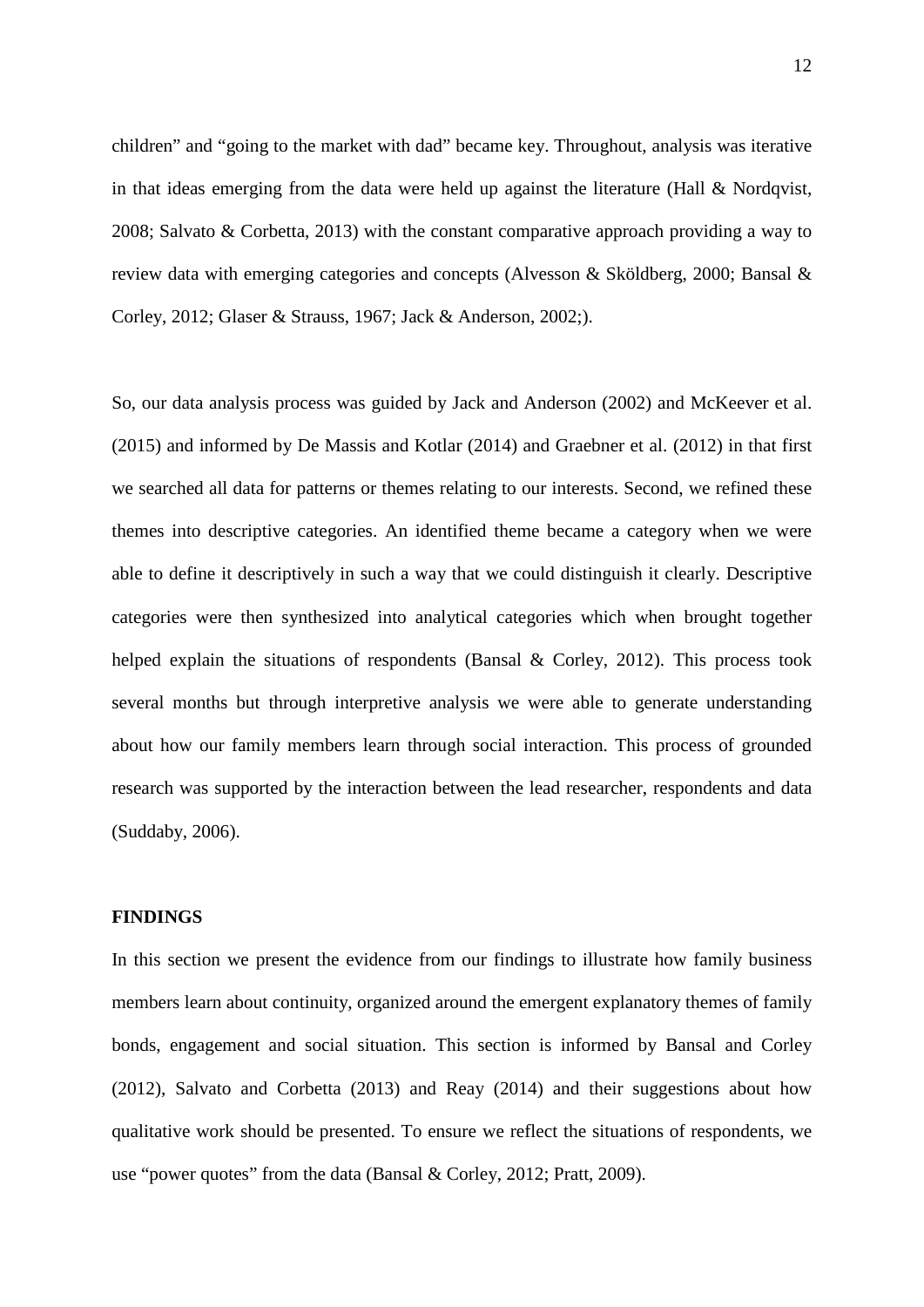## **Family Bonds**

For each business, family was very clearly present and connected to the business in some way, shape or form. Family was an integral part of its activities, albeit in different ways. For some – Beckett, Catalano, Fulton, Harvey, Mitel, Parte, Swain, Triport and Winson – this involvement was direct whereby family members were very engaged with the day-to-day operations of the business. While others – Bark, Block, Fosken, Jaker, McGorman, Scone and Stewart – did not have family members directly employed in the business on a day-to-day basis, but their engagement and influence was still very evident. Jaker and Block explained the importance of the family bonds in supporting continuity in the family. Jaker pointed out that this acts as a reminder for all about what the business actually stood for and represented: *"In terms of involvement in the store, she's* [Mother] *not there too often but when she is, everybody loves her and it brightens the place up and reminds everybody that it is a family business".* Block, on the other hand, described how one of the defining characteristics of a family business was that "one person" holding things together *"There's always one person in the mix that holds it together. In the old days it was the mother that held the family up. It's not always the mother anymore. I think there's somebody that's involved in the ongoing day to day business that keeps it together"*. Family presence is therefore important, even if it can take different forms.

The family relationship was a bond which worked to bind things together, even when the relationship with family was difficult, as in the case of Block for example: *"I think a common thread is that blood is thicker than water in the sense that you could yell and scream and bitch and throw things but when it comes right down to it, family's family"*. Alternatively, Westwood articulated how family bonds clearly influence all aspects of the business because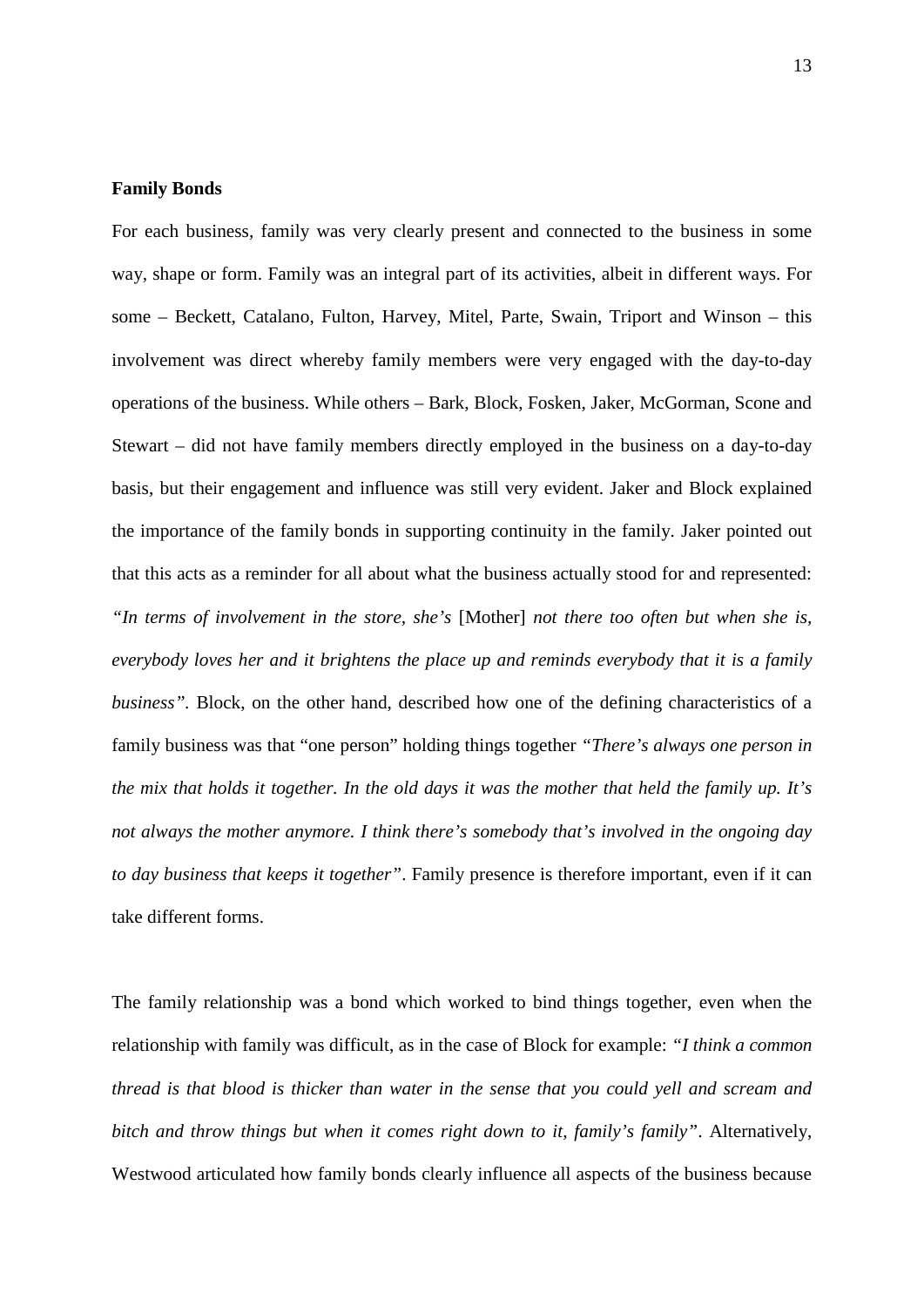the business in effect is the family: *"We're also very finicky as to what type of business we wanted to do and my parents were of the mind that this isn't just a business. It's our family. It's our home, and we want to do things that make us happy, so we don't want to fill the entire resort, run off our feet, to make a pay cheque"*. Fosken also showed the relevance of the family bond but especially talked about the influence of his father and the passing of knowledge about how things were done from one generation to another: *"My dad is going to write a book on the history of our farms so that we can understand it because once he passes away there's a lot of knowledge of past generations that goes away with him. Most importantly, how each generation passed on their influences to the next generation and how they dealt with transitioning the farm to the next*". The importance of the family bond impacted on decisions that were made about the business and the way it operated. But this also worked to retain, maintain and strengthen the family bond and provide continuity over time. Discussions showed it was the family itself, what it stood for and represented, which was important. The additional data provided in Table 2 works to support the strength of this family bond and shows how it impacts on operations, the sharing of knowledge and understanding but also how it works to ensure the continuity of the family business and the family bond.

#### **INSERT TABLE 2 ABOUT HERE**

Table 2 shows family bonds as significant to the business and its continuity. It also shows that family connectivity meant the business was not about the individual respondent but about the family. What especially worked to support this were the family situations respondents found themselves in. Family history and the distant past provided a foundation for shared participation. These shared experiences and practices were passed on between generations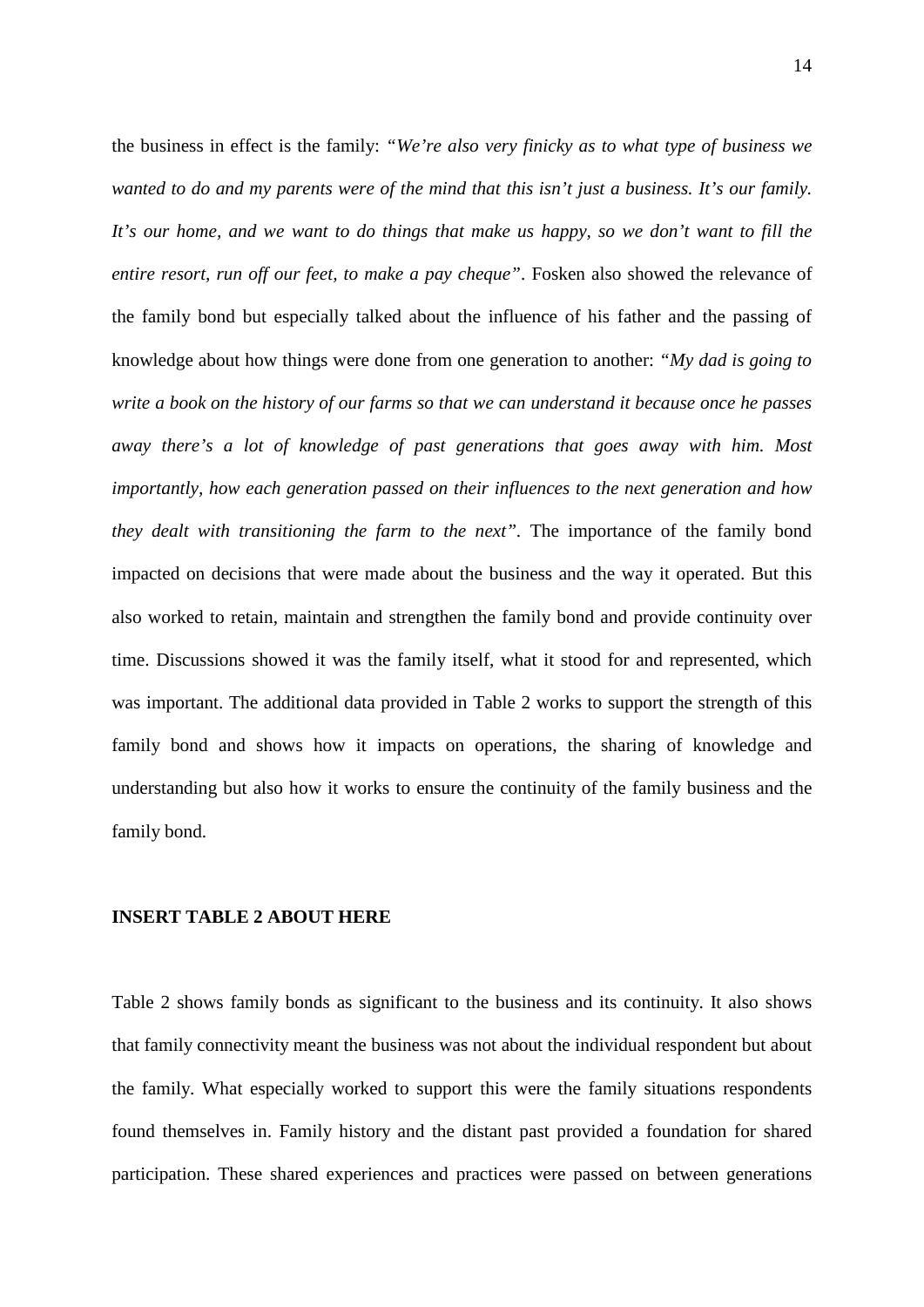and so became very embedded in the way the family business went about its activities, as well as what the family business actually stood for. Respondents articulated engagement and shared understanding but this was very clearly driven by family connectivity with shared experiences and practice being fundamental. Shared experiences came about through interactions with family members but especially parents, grandparents and even those family members who were deceased. These interactions were quite vividly described in a way which showed how links from the past endured. They also show the relevance of family members who have taken on a different role in the business and family members not *present* in the traditional sense.

Take for example the situation of Parte. There are four generations currently active in Parte's business. Parte's grandparents have no plans to retire from the business and Parte's son currently has the opportunity to learn from his father, his grandparents and his great grandparents simultaneously within the business. Beard's husband is considering writing a play about how his deceased parents might return to the family farm where they have their outdoor theatre company only to notice that the barns have been converted into outdoor stages. Beard's father and mother-in-law passed away several years ago, but they continue to have a significant impact on her husband's playwriting. By handing the farm down to their son, the past was linked to the present. By transforming the farm into an outdoor theatre, the Beards' present was linked to the future. By writing a play about his deceased parents returning to the family farm, the story will last forever. This is an example of how change, growth and creating something new (Habbershon, Nordqvist & Zellweger, 2008) is linked to learning about continuity across many generations. This helped develop "know how" about the business. Engagement and shared understanding was maximized due to the level of intimacy and the interpersonal relations which existed through family bonds. Furthermore,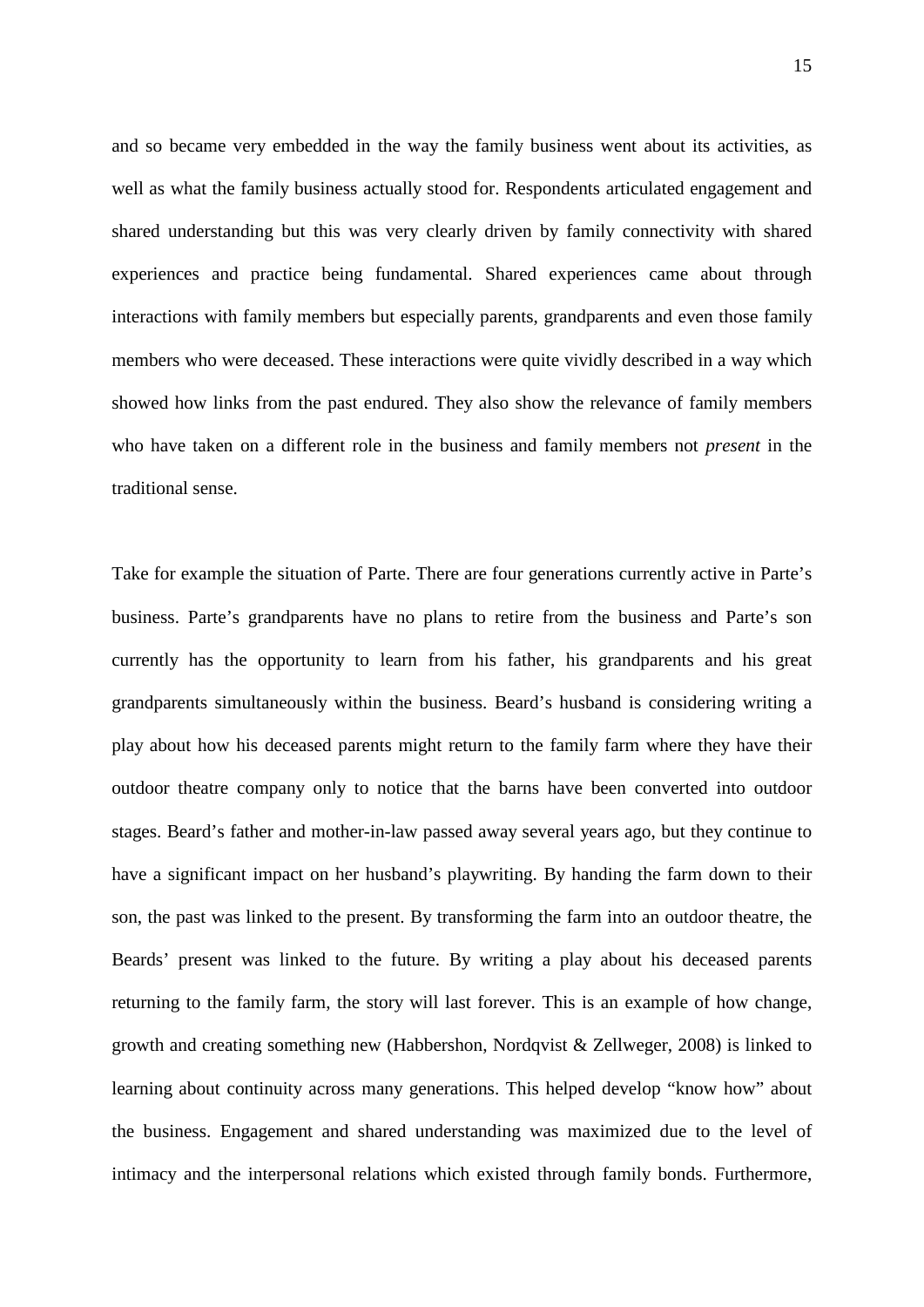the level of engagement and interpersonal relations does not necessarily decline as family members get older.

#### **Engagement Within and Across Generations**

It appears that these shared experiences were used to connect generations. They were also used to learn for continuity about the business and the role that family played in the present and the past. This could especially be seen in the way respondents spoke about business practice and how this passed between generations. This connectivity came about through participation in aspects of the business from a very early age. This not only acted as a way to engage the next generation, but also to generate understanding about know-how and the everyday practice of the business. This seemed a critical element for respondents who referred to things like sayings they had learned and used that were passed on from generation to generation (Triport), how they had extended relationships through family (Beckett) and how connectivity and continuity was represented by other things like the maple tree that will never be cut down at Fosken's farm. The maple tree represents more than just the past to Fosken. It represents a family legacy; life's lessons, values and wishes from previous generations.

Indeed, symbols, sayings and relationships became mechanisms through which generations were linked and able to connect. However, this also represented a learning environment for the respondents. Often early engagement was important, providing a way for families to connect to the business while simultaneously learning about it. Bark, for instance, talked of how he was encouraging his daughters to get involved. Catalano demonstrated how different his situation was to his friends and what that meant for him in terms of how he learned how to find time with his father. The experience of Jaker shows how participating was fun and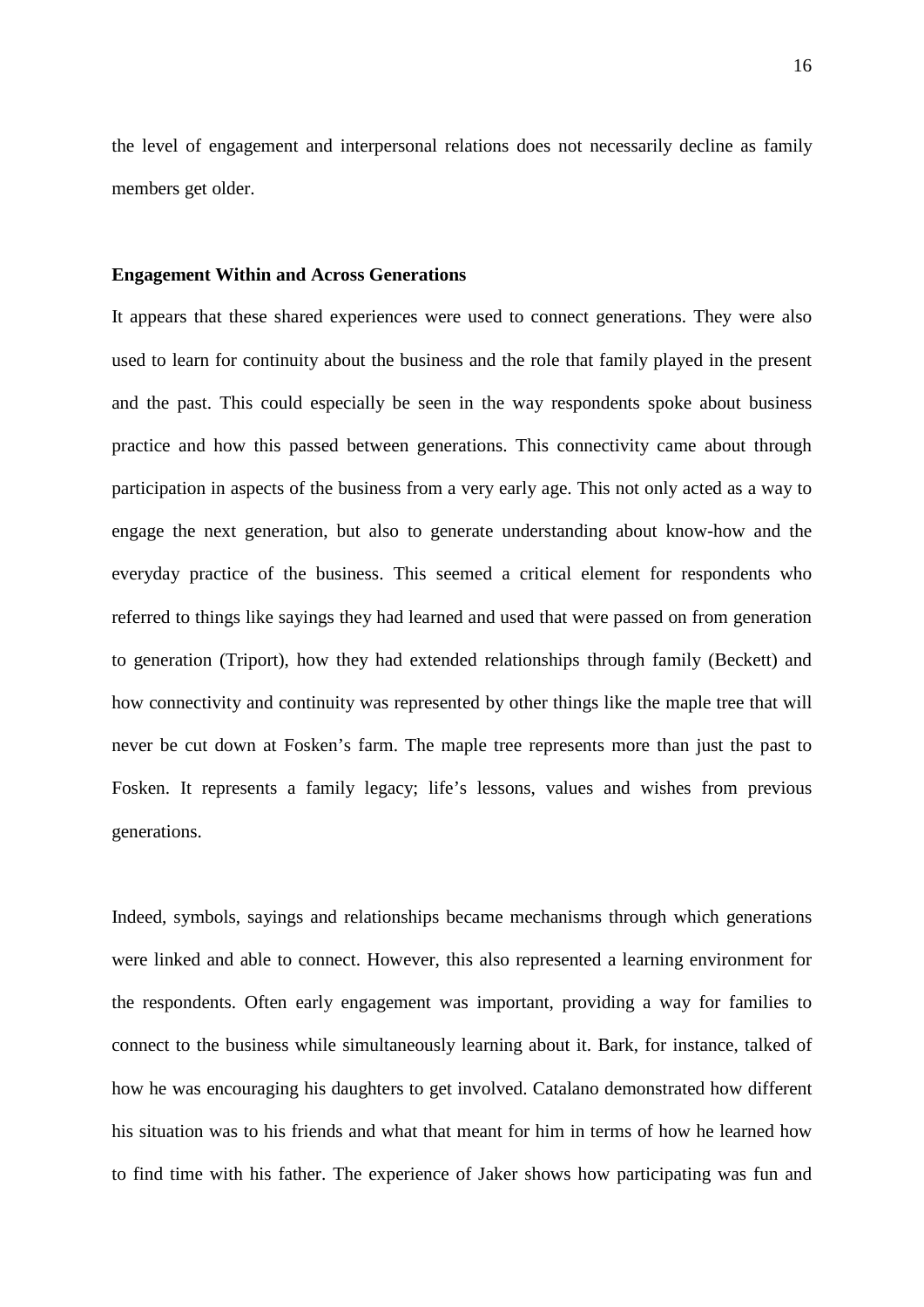living through this very clearly stayed with him. In other situations, participation was associated with understanding of the link between the level of participation in the practice of the business and material rewards. This is very clearly the case of Fosken who from an early age learned the monetary value gained through participation in the business.

Respondents described how their grandparents' nurturing of their parents impacted their parents' later nurturing of them: *"My grandfather who's passed on had a great influence on my father. A lot of the same things that I did with my father, he did with his father"*  (Westwood). The influence of grandparents was also indirect and could also have a negative impact, as well as a positive one: *"I didn't have a great relationship with my grandfather because he didn't have a relationship with his father. My aunt is telling me stories and I'm thinking, well, no wonder"* (Catalano). What these respondents also show is that grandparents indirectly influenced respondents but in both positive and negative ways and how this worked seemed to pass between the generations through being situated in the practice of the family business.

What the data show is that participant's earliest memories involved the family business. In early childhood, the interactions with other family members in the business helped to shape individual ways of thinking and their learning processes. Although respondents may not have had an awareness of the family business as such, they remembered 1) the physical premises of the family business and 2) the social nature of the family bond. In some situations, respondents lived in the same property as the family business, making it difficult for them to differentiate between family and business life. In other situations, the family business acted like a daycare for infants. This participation and the intensity of the family relationship was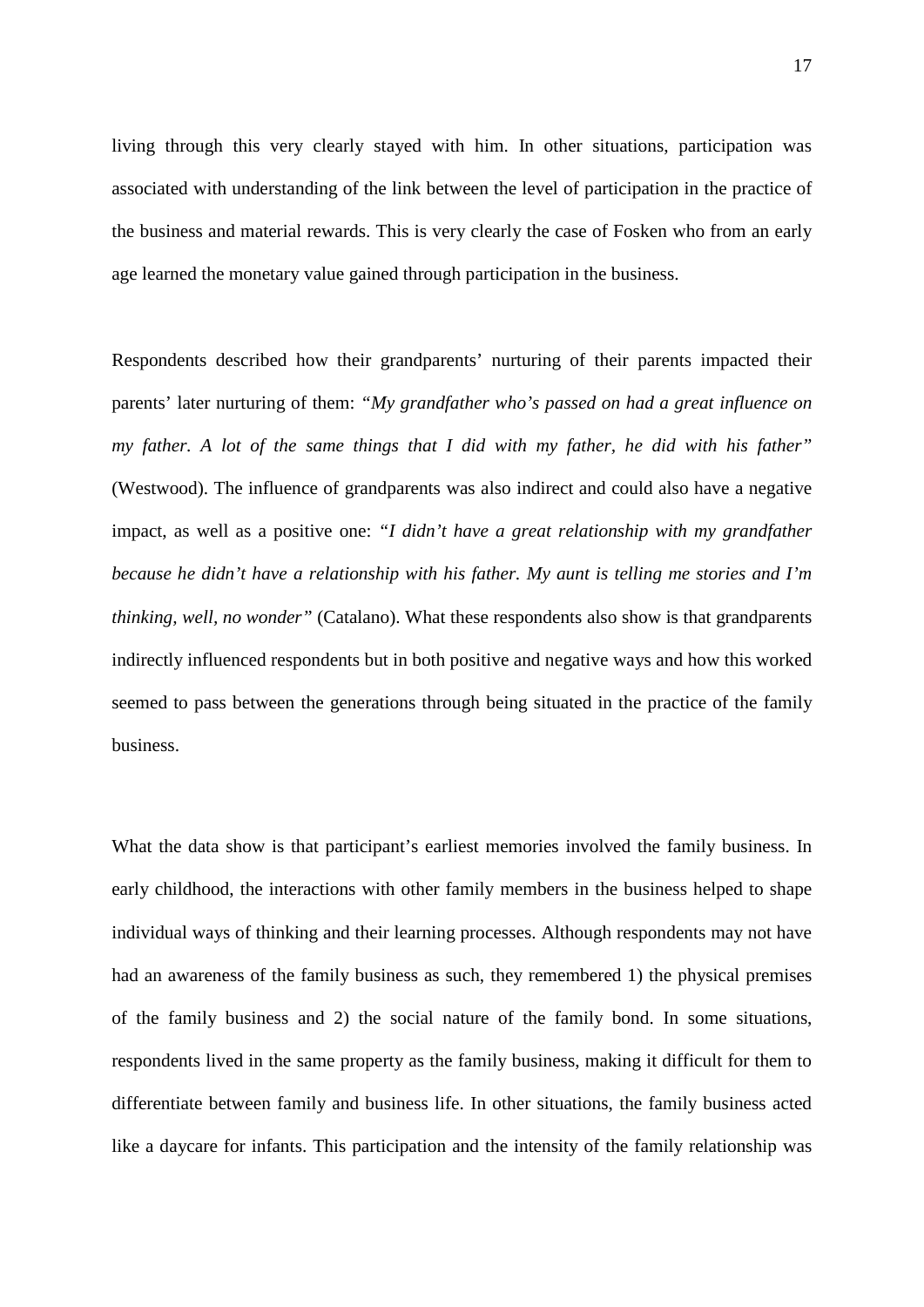the context for their learning about the family business and this engagement shaped their practices.

#### **The Social Situation for Learning**

Social situations created strong bonds between family members and also across generations. Living together, working together, sharing experiences, and exchanging ideas meant that family became socially and materially indebted to each other. While family could conflict with each other, at the same time family supported each other. Family bonds are a critical element across the data and time together in social situations was fundamental. What time spent together did was provide a context (a community) which shaped the learning process for respondents but also influenced the form of the family business and the nature of its continuity.

As discussed in the previous section, respondents were very engaged with the business from an early age. This engagement led to participation which took various forms. Participation led to learning for continuity. But, learning through participation related to both positive and negative events. If we take, for example, the situation of Scone for whom the most important day in the history of his business involved the potential purchase of a struggling manufacturer of ice cream products. As he and his father drove out to the country to look at this business, they discussed how they would work together using his mechanical background and his father's financial background; "*He's always sort of had his ear to the ground trying to figure out what other opportunities might be out there. He came across Canadian, and my first experience here was just following him up the road just to have a look at it, just to see if we could both see the potential in it. It was a cold winter's day about the same time of the year as we're talking right now, and it seemed kind of odd to talk about ice cream but it seems to*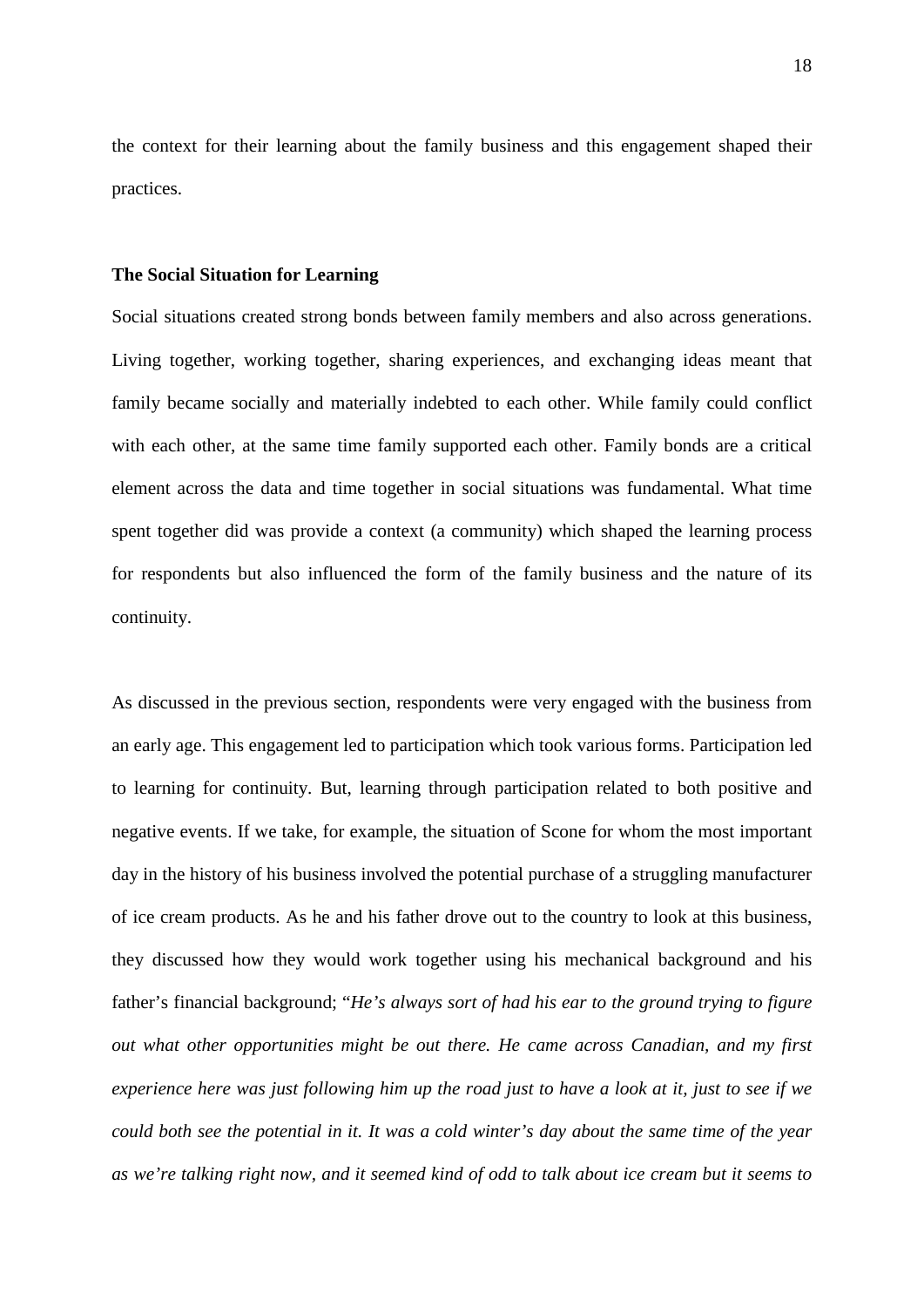*have worked out"* (Scone). While this was a positive experience that led to positive learning outcomes, other interviews revealed the importance of negative experiences that led to positive learning outcomes. The situation of Block showed this particularly well: *"The day I bought my dad out. Our business was going downhill and I bought it…... It's no secret. My dad wasn't going to sell it to me….. I pulled the trigger on our contract that we had and he's the one that wrote it and he forgot how we wrote it"* (Block). After Block triggered the clause and ousted his father, he endured a distressing period over the next few years. However without the day-to-day conflict with his father, he was stimulated into action due to a change in perception of the future possibilities. In hindsight, both Block and his father realized that this was a necessary step for the business to flourish, and they have now reconciled their differences.

The data presented in our discussion and in Table 2 shows that the family is a social unit sharing common practices and understandings. Family members influence and affect other family members but as a cohesive unit the family takes on the form of a community. It is only through participating in this community that family members were able to learn about the business and how it operated. Learning for continuity through this community often occurred because respondents had seen how family bonds and forms of participation had influenced those before them. Mutual co-operation, trust and high quality relationships amongst family members provided the foundations, criteria and rules which governed the practices and ways in which these communities operated. In doing so, systems and processes were generated for how the family business should operate. These provided the boundaries for the business and the family as a community. And so, each family as a community became discrete and unique. But, these characteristics also provided the opportunity to share experiences with other family members and hence the opportunity to learn. This was certainly the experience for Mitel and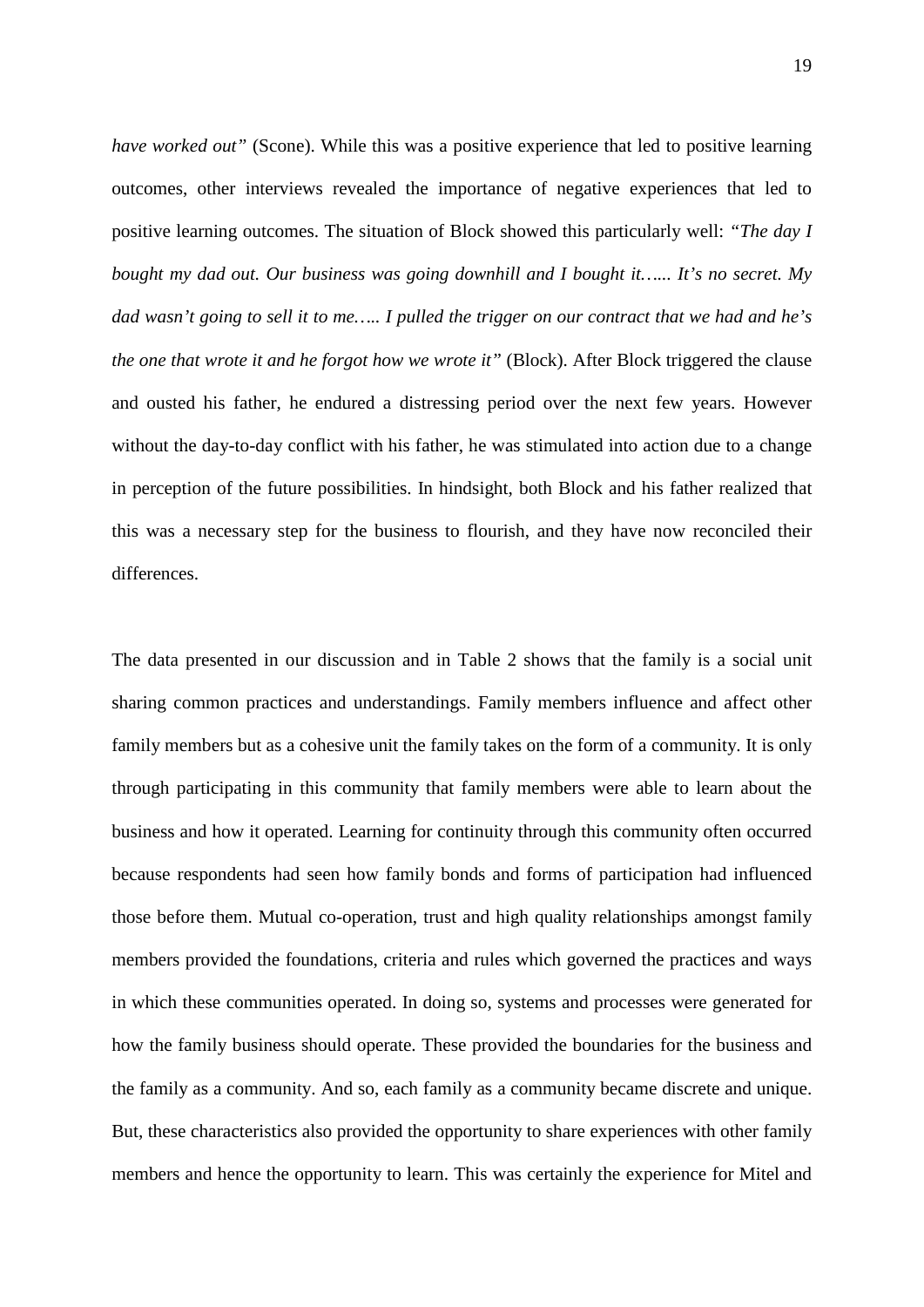McGorman who both show how they learned from working closely with a parent. Fulton, on the other hand, described the situation with his older brother. These close family relationships have very clearly led to the development of the business. This co-participation in the day-today business forges and configures the learning in a family business. In the situations reported here this strengthened the business as well as the family bond.

Participation in the business with other family members, at an early age, contributed to learning for continuity through observation, daily interaction, and mutual understanding. In some situations, learning resembled a developmental relationship in which an older, more experienced and a more knowledgeable family member helped a younger, less experienced and less knowledgeable family member.

## **INTERPRETATION AND ANALYSIS**

What the findings illustrate is that participation in family business leads to learning about continuity because of the family bonds and the nature and extent of the engagement between and across the generations, in particular social situations. This study contributes to understanding learning continuity as a social process which takes place through complex patterns of participation in family business.

Our findings show that family members are engaged in a community of practice where both action and connection underpin learning because of the family business. It is through being a part of this community of practice that family members learn and understand the practice of family business. This clearly resonates with Wenger's (1998) theorizing of communities of practice and the concept of legitimate peripheral participation (Lave & Wenger, 1991). Previous studies on learning have highlighted the relevance of frequent interaction with co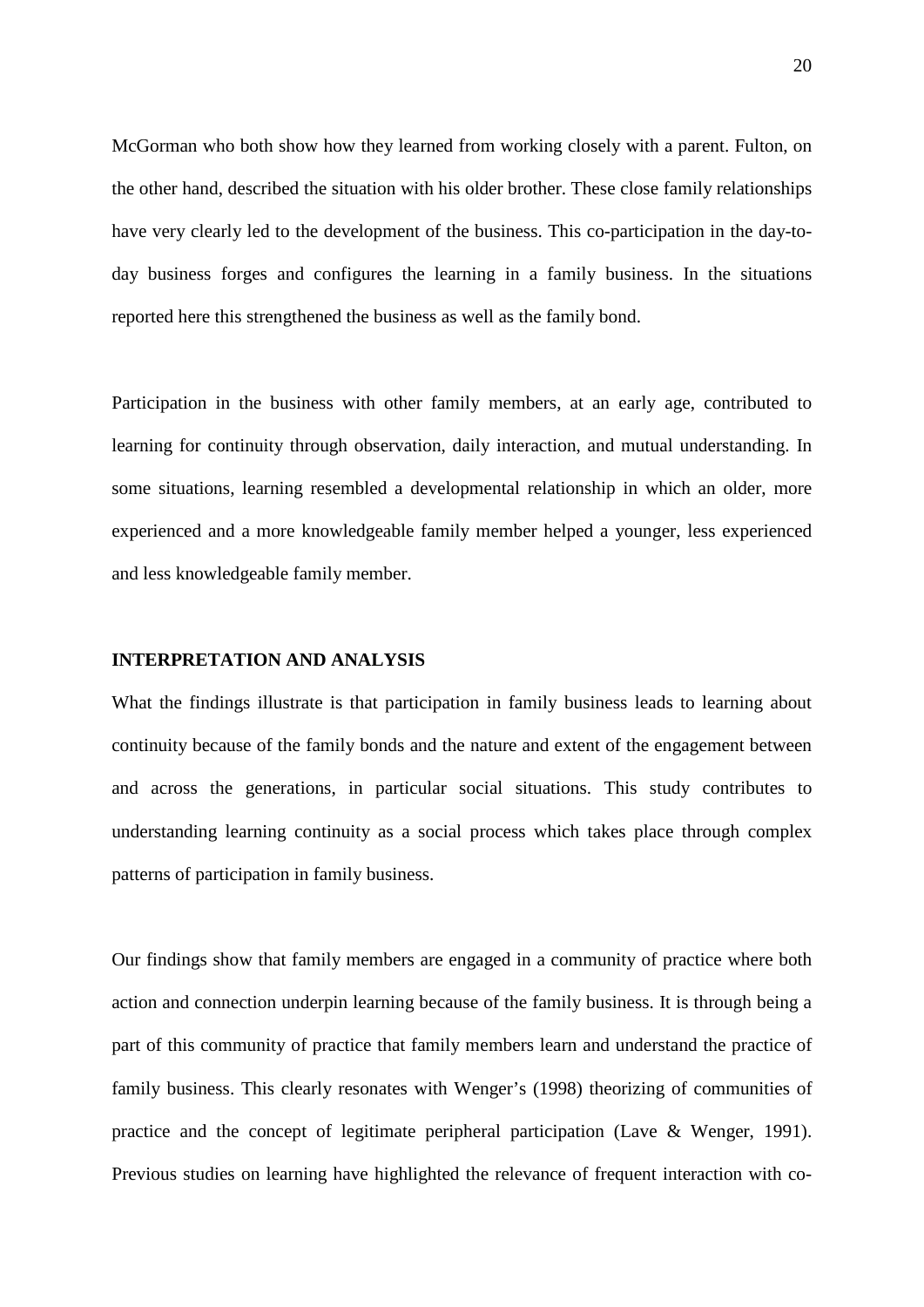workers (Brown & Duguid, 2000; Lave & Wenger, 1991; Wenger, 1998). However, the difference between the navy quartermasters and meat cutters discussed by Lave and Wenger (1991), the insurance claims processors studied by Wenger (1998) and the Xerox customer service reps discussed by Brown and Duguid (2000) is that in the study presented here participants had known the family members with whom they interacted all their lives. Frequent interaction with family members and the willingness and ability of those engaged to nurture and develop others was common practice and the effects and implications of this were more profound than interaction with co-workers. This empirical study adds to our understanding of communities of practice and patterns and processes of legitimate peripheral participation.

#### **Participation Across Generations**

In the context of family business, legitimate peripheral participation can be used to describe how young members of a family business learn, by simply being present in the family business context at a very early age. This contributes to the literature which has pointed to the limited understanding of the complex notion of participation and what forms it might take (Hamilton, 2013; Handley et al., 2006; Wenger, 1998).

While our findings seem to resonate with Hall and Nordqvist's (2008) "arenas" of communication, what we do here shows that the family business as an "arena" includes family members who do not retire, family members that have passed away and other family members not *present* in the traditional sense. This is evident through examples such as Fosken's deceased grandparents who made plans for one maple tree to stay in the middle of their main field and Beard's deceased in-laws who appear in a play script about their family farm/theatre business. Further, the level of engagement and interpersonal relations by our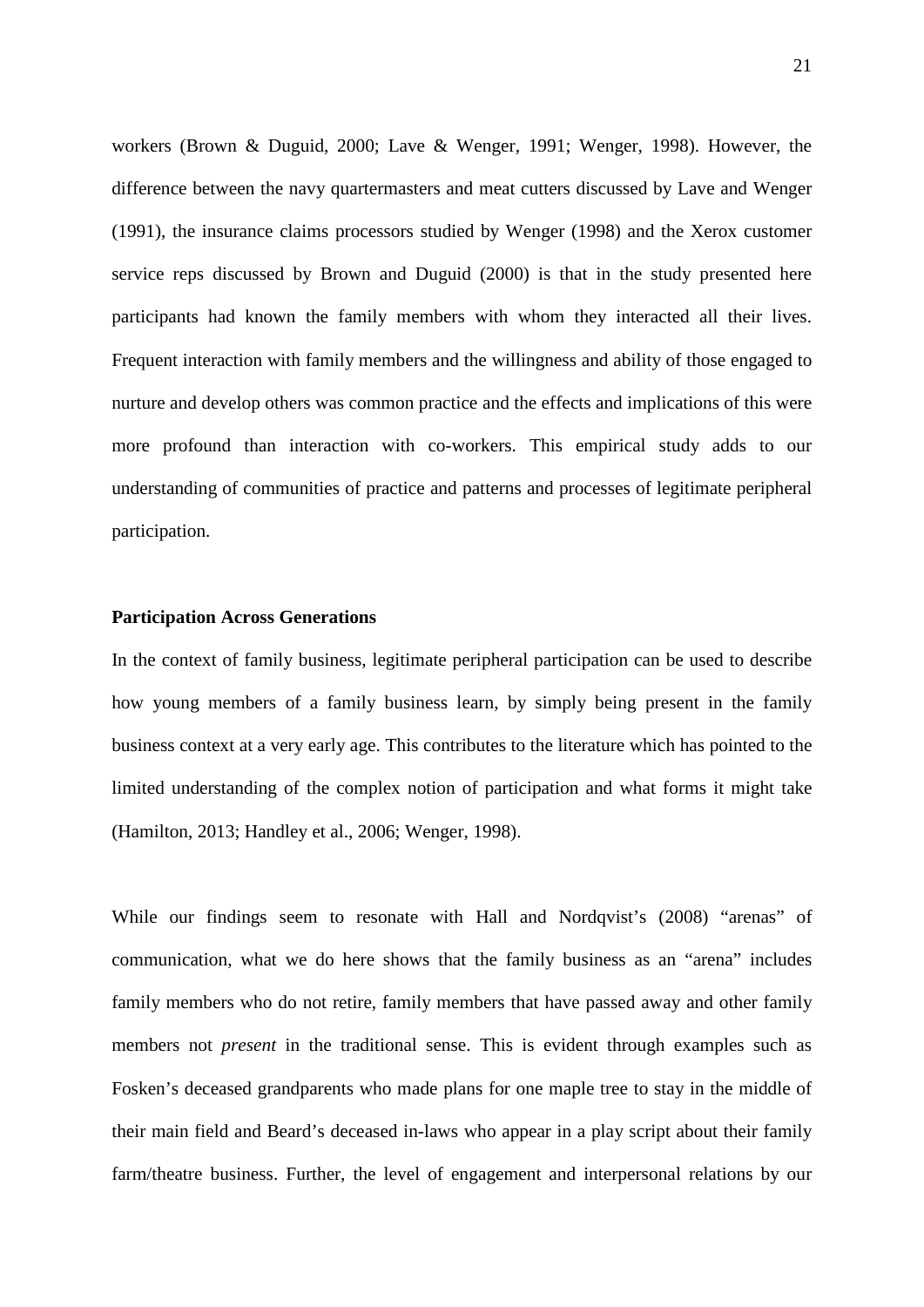respondents in their family business is so high, they are always learning about continuity. While Hall and Nordqvist (2008) differentiate between "formal" and "informal" arenas of communication, we find that family members' learning and work practice is indivisible. In this sense, learning is not a separate activity from participating every day in the family and the business (Lave & Wenger, 1991; Wenger, 2009).

Through peripheral activities such as driving in the truck (for example, Catalano) or visiting potential opportunities (for example Scone, Bark) or hanging out in business premises (for example, Fosken), younger members become acquainted with the family business. As they become more knowledgeable, through what Brown and Duguid (1991) describe as 'learningin-practice', they increase their participation in the practices of the family business. Gradually, their participation becomes more essential to the functioning of the family business as they participate both physically and socially. As they observe the practices of older family members, they learn about the broader context into which they contribute and become 'engaged in the generative process of producing their own future' (Lave & Wenger, 1991).

At the same time, younger participants reflect on what they learn from older family members. Combining these processes helps establish legitimacy but also provides better understanding about the broader context into which the efforts of individuals fit to allow continuity. The family business is a community of practice composed of 'shared histories of learning' where practice evolves (Wenger, 1998). However, our findings show how the patterns and nature of participation in the family business define the possibilities for learning for continuity. Figure 1 draws together the different elements we found from our study about the nature of the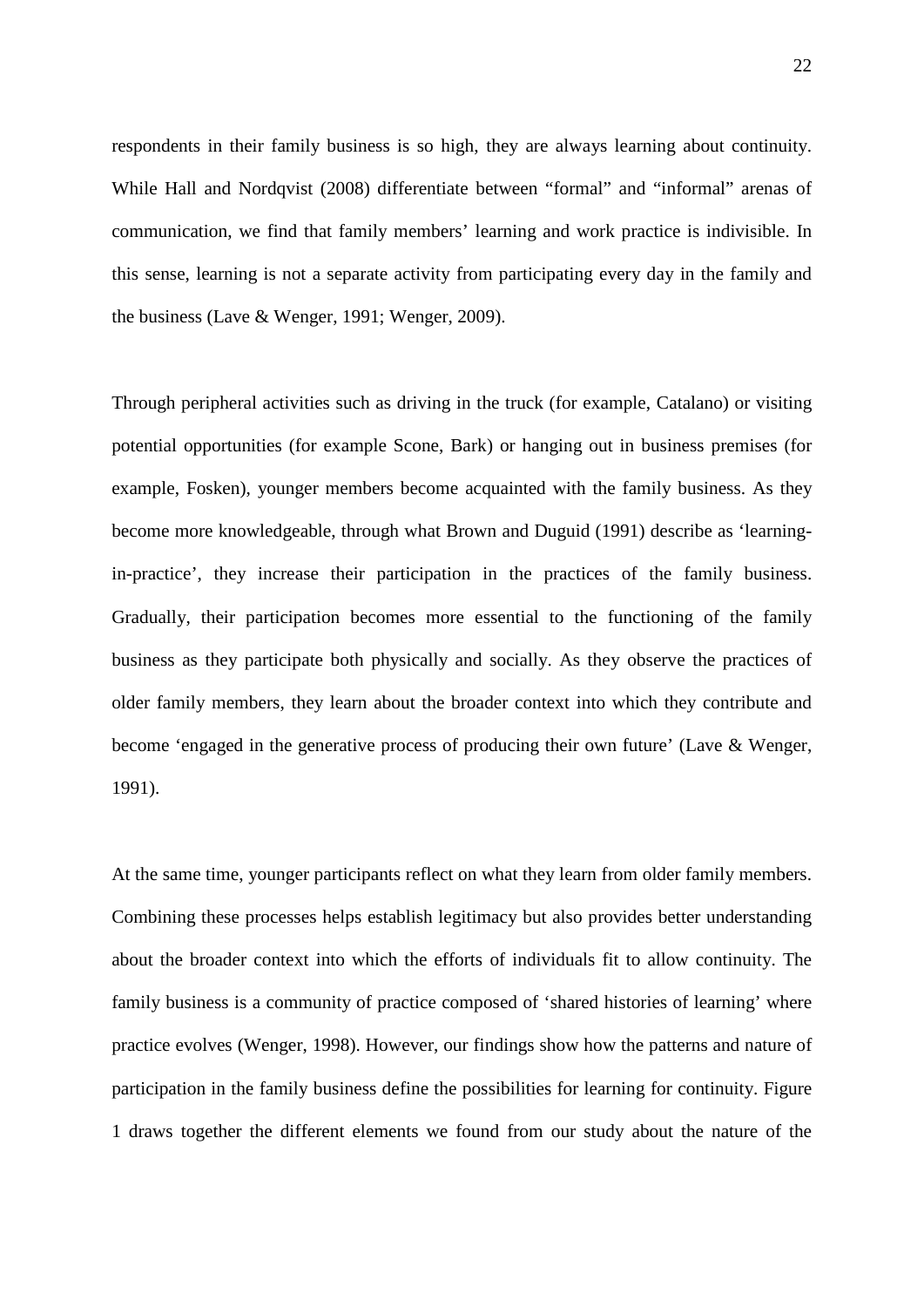relationship between family, business and learning for continuity. We then discuss this relationship thereafter in more detail.

#### **INSERT FIGURE 1 ABOUT HERE**

## **Patterns of Participation and Legitimacy**

Our data reveal that the relationship between family and business means it could take years for younger family members to achieve legitimacy and their own identity in the family business. This is because older generations often remain in the business. As a consequence, the whole notion of "younger generations" involved in a family business may need to be reconsidered since fifty-year-old participants who have been involved for thirty years may still lack full legitimacy. Indeed, we found here that even as older family members became less active in day-to-day activities, in most situations younger family members are never really separated from the "experts" due to family bonds. Rather than being replaced through, for example, retirement, older family members take on different roles within the business and so remain active and very present. But even when older family members are no longer active in the family business, they remain important members of the community of practice despite their lack of day-to-day participation and/or changing role. Wenger (1998: 87) emphasizes the importance of shared practice enduring over time and refers to evolving 'shared histories of learning' as fundamental to communities of practice and their temporal continuity. What this means for the concept of legitimate peripheral participation is that family businesses are non-linear systems with different types of co-participation trajectories.

The notion of full participants being replaced is also challenged. While older family members may become more peripheral, they may never withdraw from the business. Instead, they can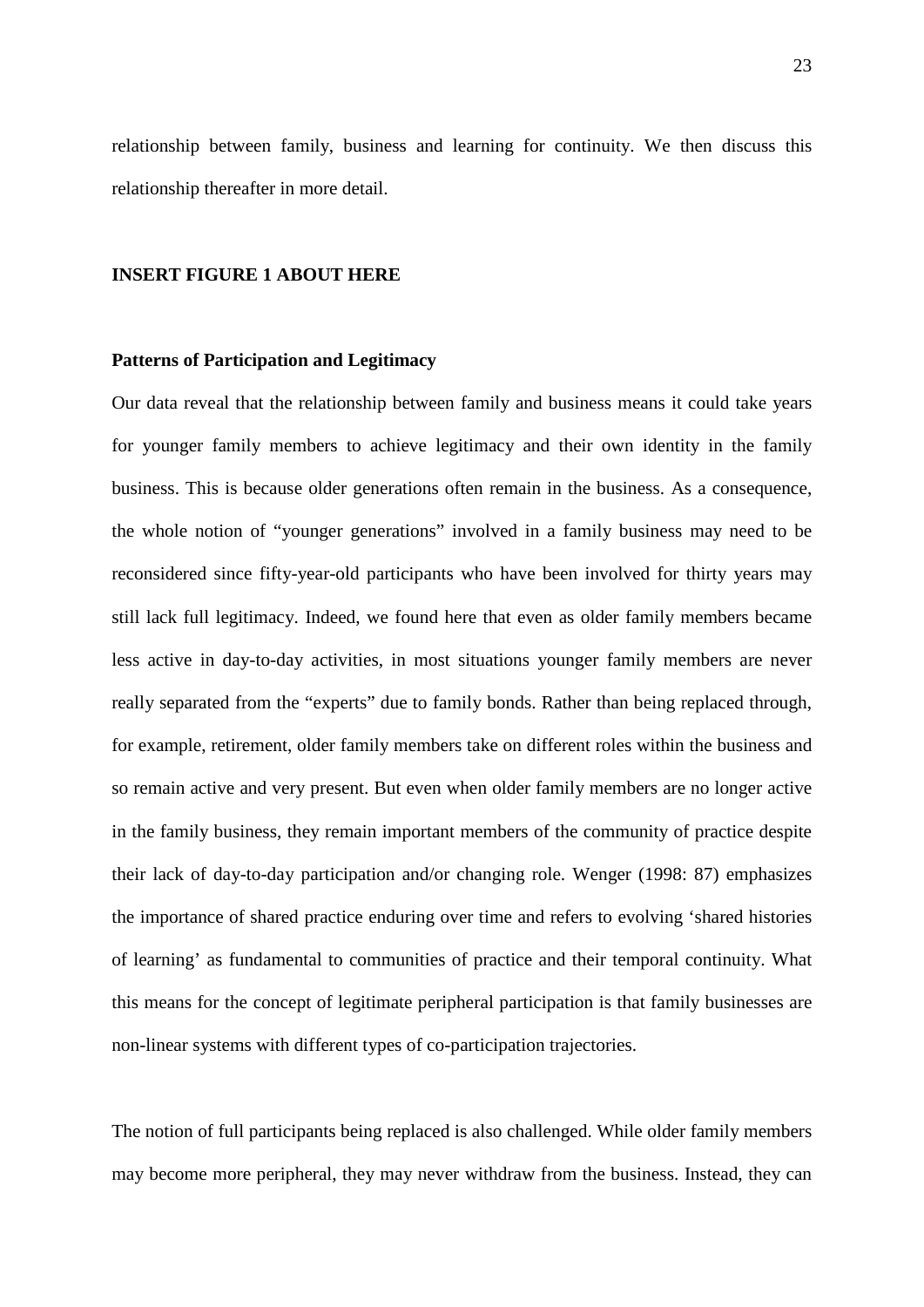become mentors for children and grand-children but often in a way which allows the next generation to focus on running the family business. Brown and Duguid (1991) made the point that to develop a better understanding about the process of learning it is important to look at it in the context of a community of practice. Our findings support this point but also show that different patterns of engagement and participation are negotiated over time, defining and shifting the conditions of legitimacy and consequent learning for continuity.

This study also brings into question the traditional view of the learning process, which typically focuses on critical stages of development which occur in a sequence (Moores & Barrett, 2002). Critical experiences cause ripples and affect how both new and old members function in the community. One such example would be the early death of a parent or grandparent. What this means is that the developmental cycle of legitimate peripheral participation proposed in situated learning theory (Lave & Wenger, 1991) is not necessarily a gradual and linear process, since defining moments do not happen gradually nor can they be planned for. Unexpected events happen and shocks occur which can impact on the process and nature of participation, and these critical events trigger learning (Cope, 2005). This understanding challenges existing theoretical assumptions that legitimacy is established by gradually increasing levels and extent of participation (Hamilton, 2013; Handley et al., 2006; Wenger, 1998) and contributes to a new understanding of the non-linear nature of the situated learning process triggered by critical episodes.

## **Learning Continuity**

This study shows that within the context of the family business, learning for continuity takes place through a social process and in situated practice. It also shows that within the context of the family business, learning for today is related to the situated past. It is a social process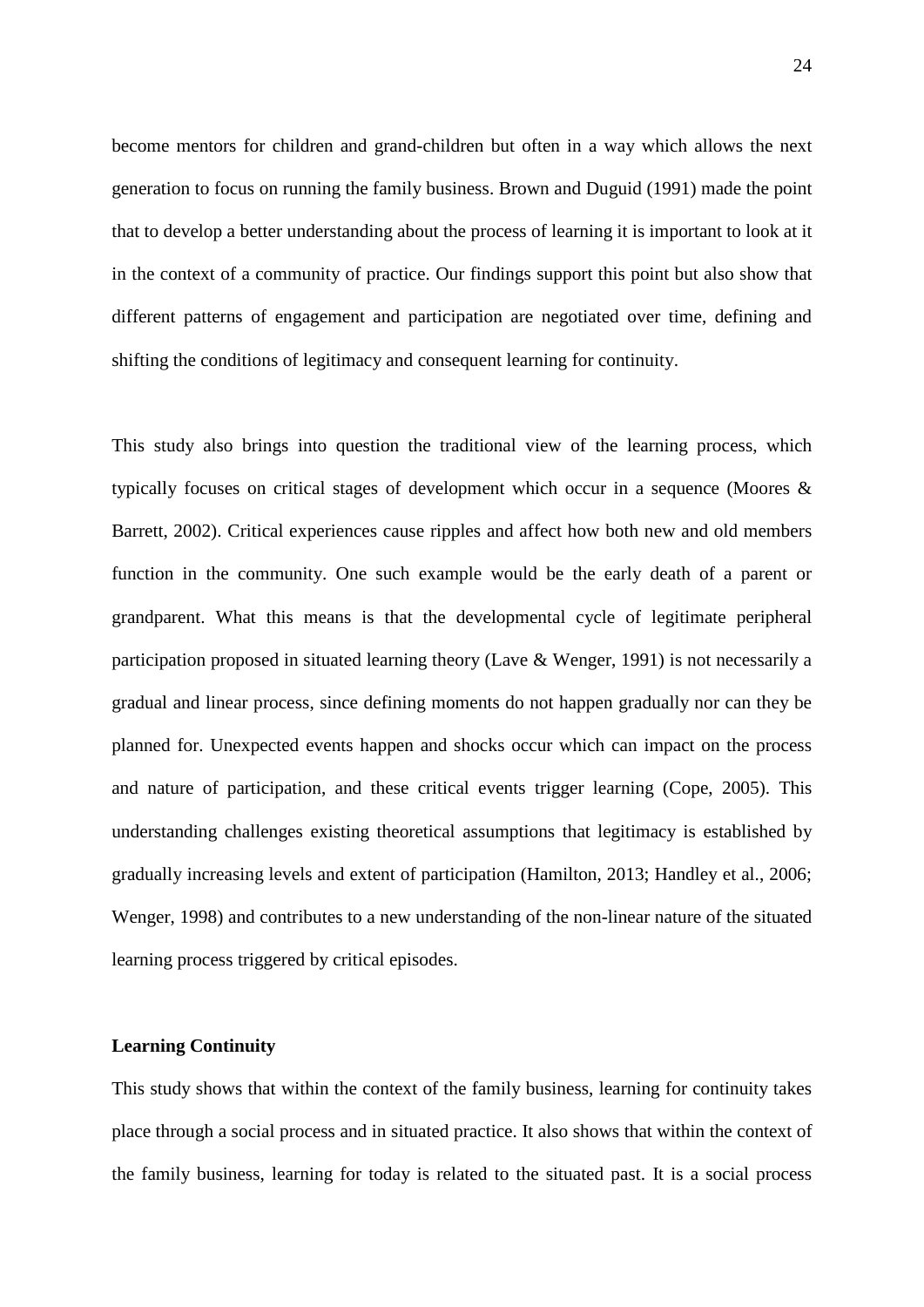whereby knowledge is co–constructed with other family members of a specific family business but in a specific family context. Learning alongside older family members provides a trajectory for future practice. As younger family members became increasingly adept, they advance in functional responsibility. Motivation often emerges with a desire to co-participate and co-contribute as a member of the family business community of practice. This shows that co-participation in the situated present is not always a linear process whereby the child is the less knowledgeable family member who learns from the parent, who is the more knowledgeable family member. Younger siblings often learn from older siblings from the same generation.

Previous work has shown that many years of sharing experiences between family members means special words, phrases, expressions, and body movements evolve that have shared meanings (Tagiuri & Davis, 1996; Tusting, 2005). Frequent informal discussions can also expedite learning (Miller & Le Breton-Miller, 2006). Another family member joined in the conversation with Swain and we found they often finished each other's sentences. Wegner et al. (1985) refer to this as "interactive cueing", i.e. a combination of individual minds and the communication among them. In another example of interactive cueing, Harvey shared an office with her husband for over 20 years. The communication between her and her husband was so frequent that she said "*she was complaining about her husband to her husband"* not realizing it was her husband. While this is beneficial for family members, it could raise issues for non-family members who are not party to the specific situations and practices through which learning takes place. Furthermore, the family bond means it is unlikely that they will be able to fully participate in the accounts, sharing of experiences and exchanging of ideas to the same extent as family members. This could affect the learning opportunities available to non-family members of the business.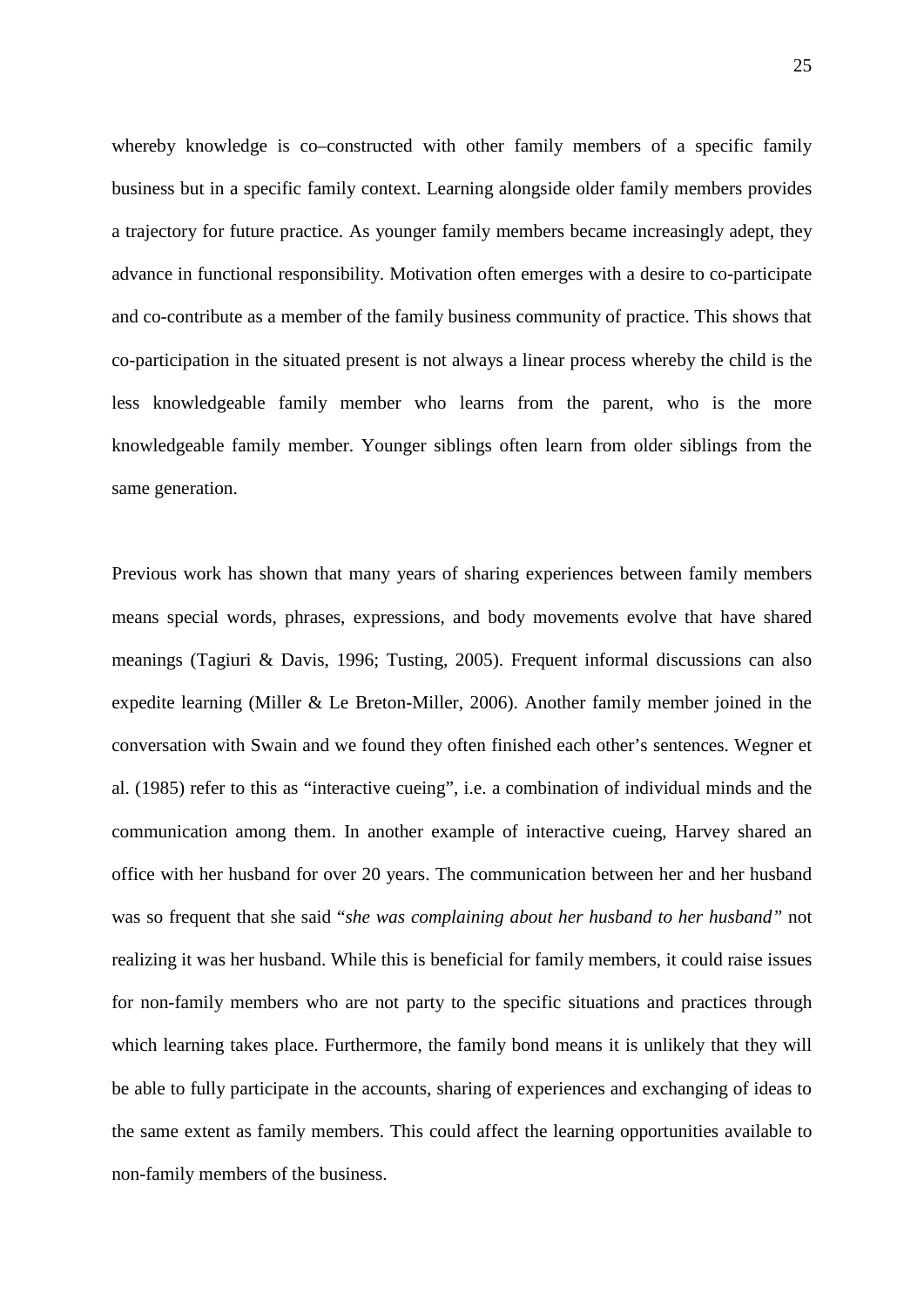This study shows that understanding of the social context in which learning takes place is critical to appreciating the continuity of family businesses. Learning occurs in a shared social context in which family members are linked to one another between and across many generations. It seems that legitimate peripheral participation goes beyond the relationship between new and old members of a family business as there are multiple forms of coparticipation spanning generations. This contributes to understanding how the family and the business can endure and survive by learning for continuity.

## **Implications for Practitioners**

From this study, key implications for practitioners and educators emerge. Klandt (2004) stresses the importance of educating the consultants who might advise businesses. What this study shows is that advisors to family businesses need to think beyond current succession models to understand more fully the interplay of generations and the implications of complex patterns of participation and legitimacy in the family business. They must ask the questions: "who participates? And, how?"

For members of family business there are implications in terms of considering what participation overlapping communities of practice may contribute to the business. If learning for continuity is implicated in participation, in what other contexts might there be opportunities for family members to learn beyond the family business. Furthermore, the interconnection between the generations, and issues of legitimacy through different forms of participation should be considered and understood by family business members in order to inform the succession process.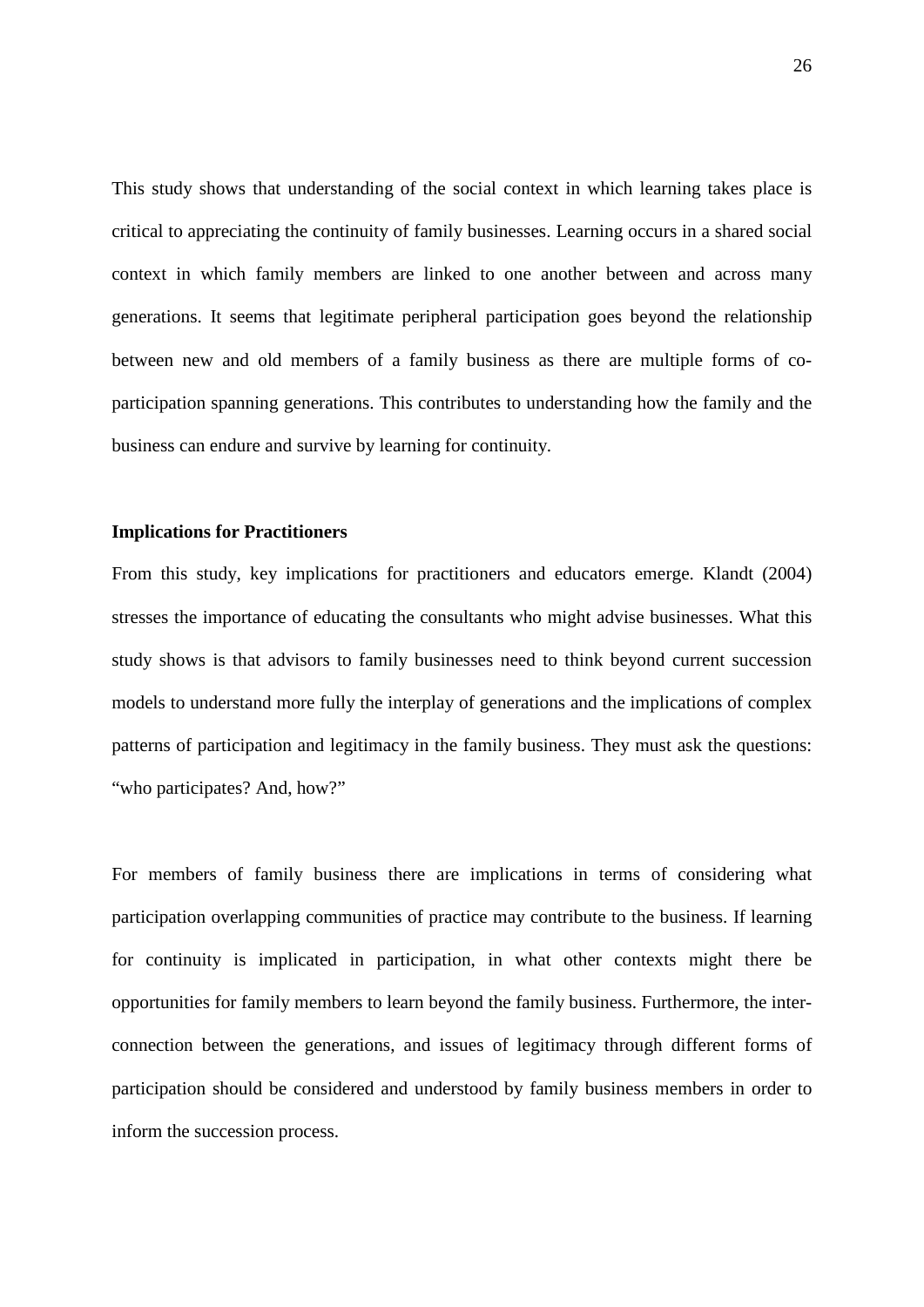## **Implications for Educators**

There is a need to develop learning theory (Kolb & Kolb, 2005). Linked to this are the debates about putting situated learning theories into practice, particularly in relation to classroom settings (Hamilton, 2013). The belief is that situated learning takes place in everyday settings (Fox, 1997) and so would be difficult to replicate through structured programs (Sharma, Hoy, Astrachan & Koiranen, 2006). If, as this study shows, situated learning environments help develop a family member's understanding of its past, present and future and how this fits together and influences the family business and its sustainability over time, then this is something that educators need to bear in mind when developing family business programs and courses. As educators, we are in a very fortunate position in that we can facilitate and implement effective business and management education and training that better suits the learning needs of family business members. Awareness of situated learning environments and/or scenarios could provide family members with more thoughtful education about the family business construct and familiness, opportunities to network with family business peers, curriculum relevant to local situations and specific circumstances, and a safe space to discuss sensitive and private family business issues. Patterns of participation and the issues of legitimacy and learning for continuity could also provide useful frameworks to explore family issues and lead to greater understanding.

## **Future Research**

Further investigation of the dynamics of intergenerational learning in family business would offer fruitful avenues for research. This research looks outside the family business literature, to bring new theoretical and methodological perspectives to bear, in an effort to more fully understand the complex social phenomena of family business. There is more work to be done in understanding the learning processes and their content. This current study draws on one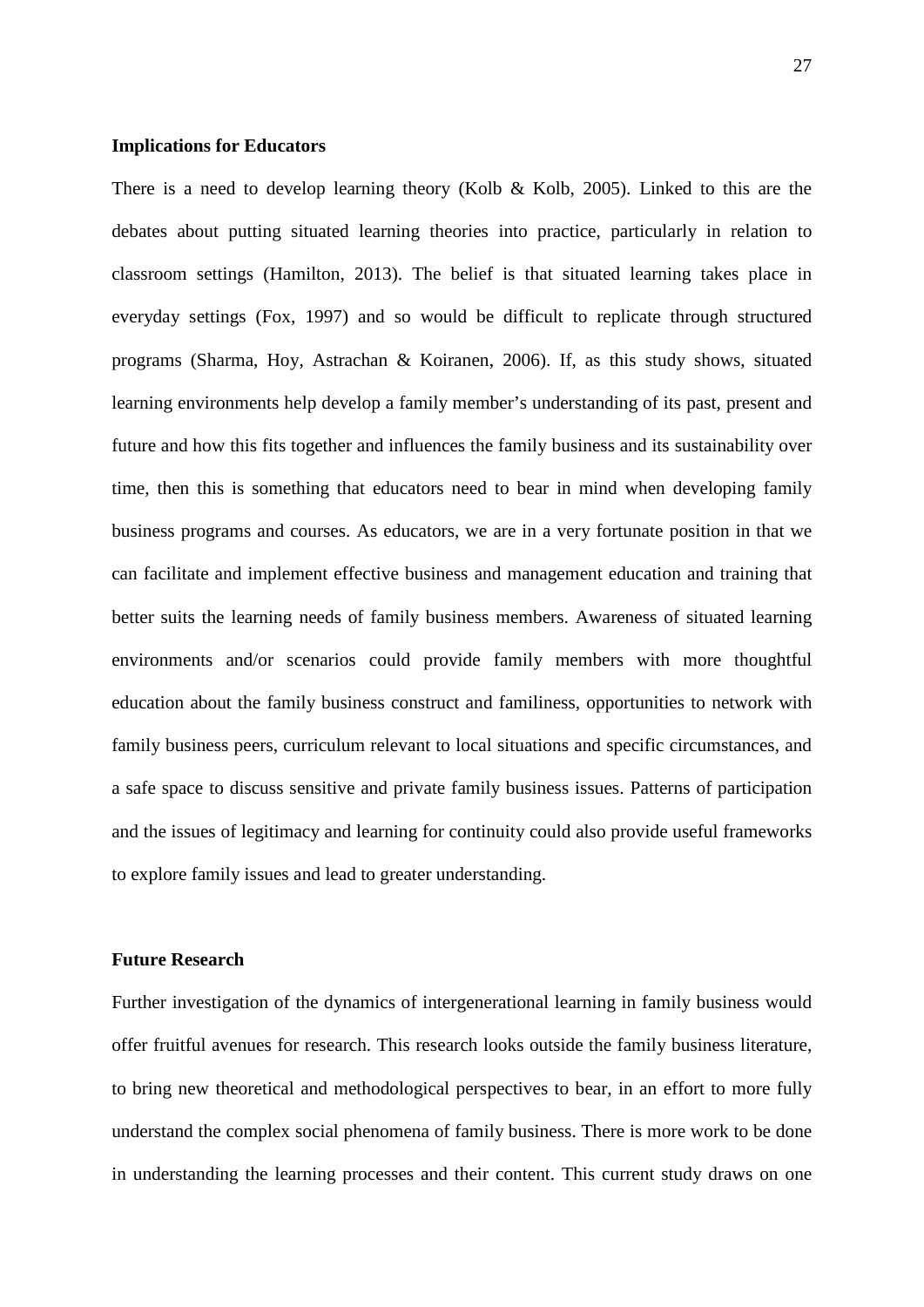particular theoretical perspective from the learning literature but there are many more. Sexton et al. (1997) proposed that individuals need to learn about management succession and the problems and pitfalls of growth. Cope (2005) added that individuals need to learn about themselves, the business, the business environment and how to manage the business and relationships. The opportunities and problems family businesses face during their day–to–day activities create the potential for unlimited learning opportunities which offer fruitful avenues for future research.

## **CONCLUSION**

Our research question was *how do family business members learn for continuity?* This study shows learning for continuity is a complex social process which takes place in everyday situated practice and through patterns of co-participation between family members. Family members become part of the family business through participating in its everyday practice. Legitimate peripheral participation is an evolving form of membership that goes beyond the relations between new and old members of a family business. In the context of family business, legitimate peripheral participation is a multi-generational phenomenon with multiple forms of co-participation. This study revealed the importance of family bonds, engagement between and across generations and the social situation for learning how to ensure continuity in family business.

Social context provides the structure and meaning for shared practice (Wenger, 1998). New family members become acquainted with the business through peripheral activities and learn through observing others. As their knowledge, experience and participation increases, so does their legitimacy with new family members gradually becoming more essential to the continuity of the family business.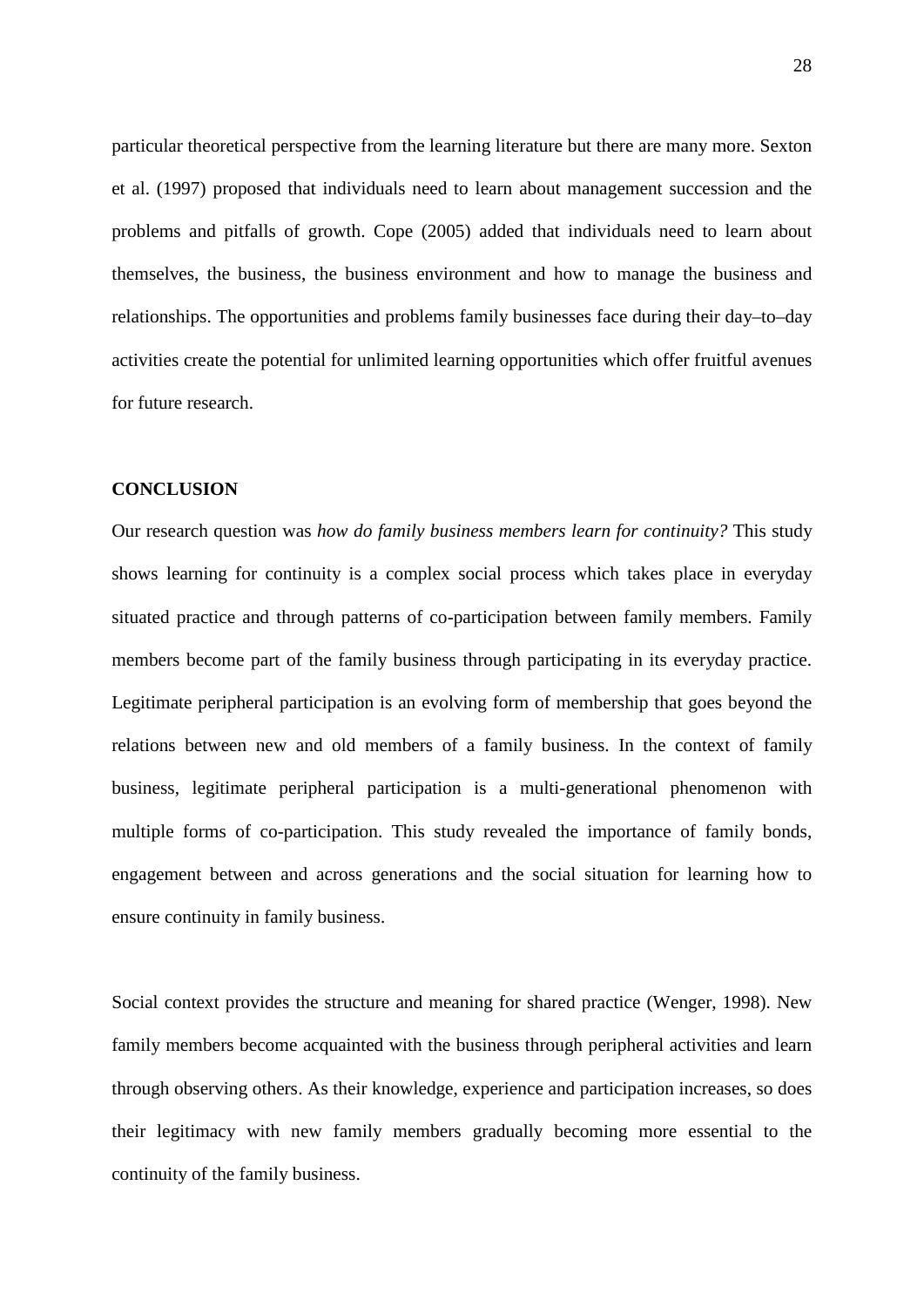## **REFERENCES**

- Alvesson, M. & Skoldberg, K. 2000. *Reflexive Methodology*. London: Sage Publications Inc.
- Bansal, P. & Corley, K. 2012. What's different about qualitative research? *Academy of Management Journal*. 55(3): 509-513.
- Blackler, F. 1995. Knowledge, knowledge work and organizations: An overview and interpretation. *Organization Studies*, 16(6): 1021–1046.
- Brown, J. S., & Duguid, P. 2000. Balancing act: How to capture knowledge without killing it. *Harvard Business Review*, 78(3): 73-80.
- Brown, J. S., & Duguid, P. 1991. Organizational learning and communities-of-practice: Toward a unified view of working, learning, and innovating. *Organization Science,* 2: 40- 57.
- Bruton, G.D. & Ahlstrom, D. 2003. An institutional view of China's venture capital industry: Explaining the differences between China and the west. *Journal of Business Venturing*, 18(2): 233–259.
- Charmaz, K. 2006. *Constructing grounded theory.* Thousand Oaks (CA): Sage Publications Inc.
- Chenail, R.J. 2009. Communicating your qualitative research. *Family Business Review*. 22(2): 105–108.
- Contu, A. & Willmott, H. 2003. Re-embedding situatedness: The importance of power relations in learning theory. *Organization Science*, 14(3): 282–296.
- Cope, J. 2005. Toward a dynamic learning perspective of entrepreneurship. *Entrepreneurship Theory and Practice*, 29: 373–397.
- Corbett, A. C. 2005. Experiential learning within the process of opportunity identification and exploitation. *Entrepreneurship Theory and Practice,* 29: 473–491.

De Massis, A. & Kotlar, J. 2014. The case study method in family business research: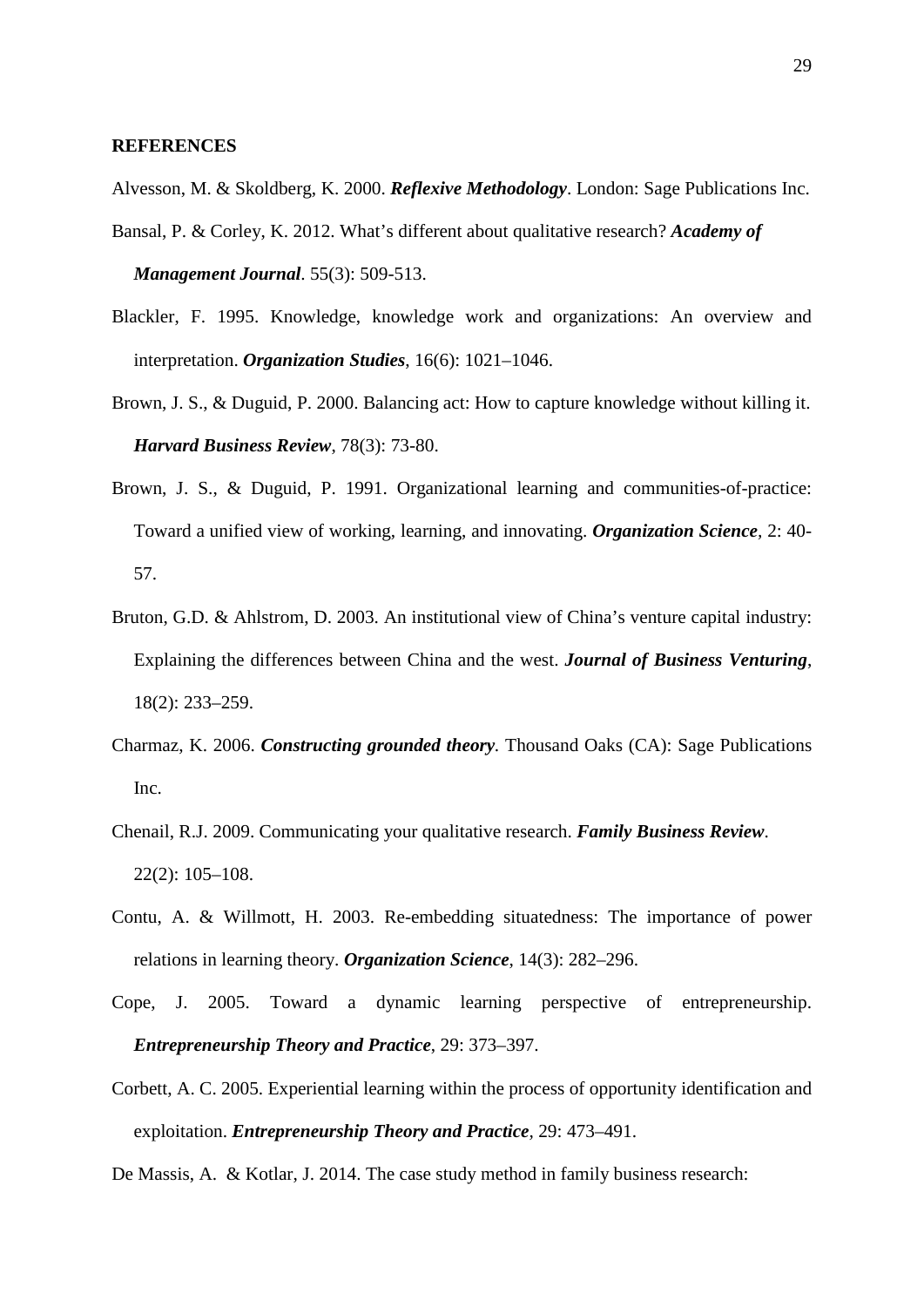Guidelines for qualitative scholarship. *Journal of Family Business Strategy*. 5: 15-29.

- Discua Cruz, A., Howorth, C. & Hamilton, E. 2013. Intrafamily entrepreneurship: The formation and membership of family entrepreneurial teams. *Entrepreneurship, Theory and Practice*, 37: 17–46.
- Dyer, W.G. 2003. The family: The missing variable in organizational research. *Entrepreneurship, Theory and Practice*, 27(4): 401–416.
- Eisenhardt, K. M. 1989. Building theories from case study research. *Academy of Management Review*, 14: 532–550.
- Fox, S. 1997. Situated learning theory versus traditional cognitive learning theory: Why management education should not ignore management learning. *Systems Practice*, 10: 727–747.
- Gephart, R.P. 2004. Qualitative research and the Academy of Management Journal. *Academy of Management Journal*, 47(4): 454–462
- Glaser, B. G., & Strauss, A. L. 1967. *The discovery of grounded theory: Strategies for qualitative research*. Chicago: Aldine Pub. Co.
- Graebner, M.E., Martin, J.A. and Roundy, P.T. 2012. Qualitative data: cooking without a Recipe. *Strategic Organization*. 10(3): 276-284.
- Habbershon, T.G., Nordqvist, M. & Zellweger, T.M. 2008. Transgenerational entrepreneurship. In M. Nordqvist & T. Zellweger (Eds.), *Transgenerational entrepreneurship: Exploring growth and performance in family firms across generations*. 1–38. Cheltenham, UK. Edward Elgar.
- Hall, A. & Nordqvist, M. 2008. Professional management in family businesses: Toward an extended understanding. *Family Business Review,* 21(1): 51-69.
- Hamilton, E. 2013. *Entrepreneurship across generations: Narrative, gender and learning in family business*. Cheltenham: Edward Elgar.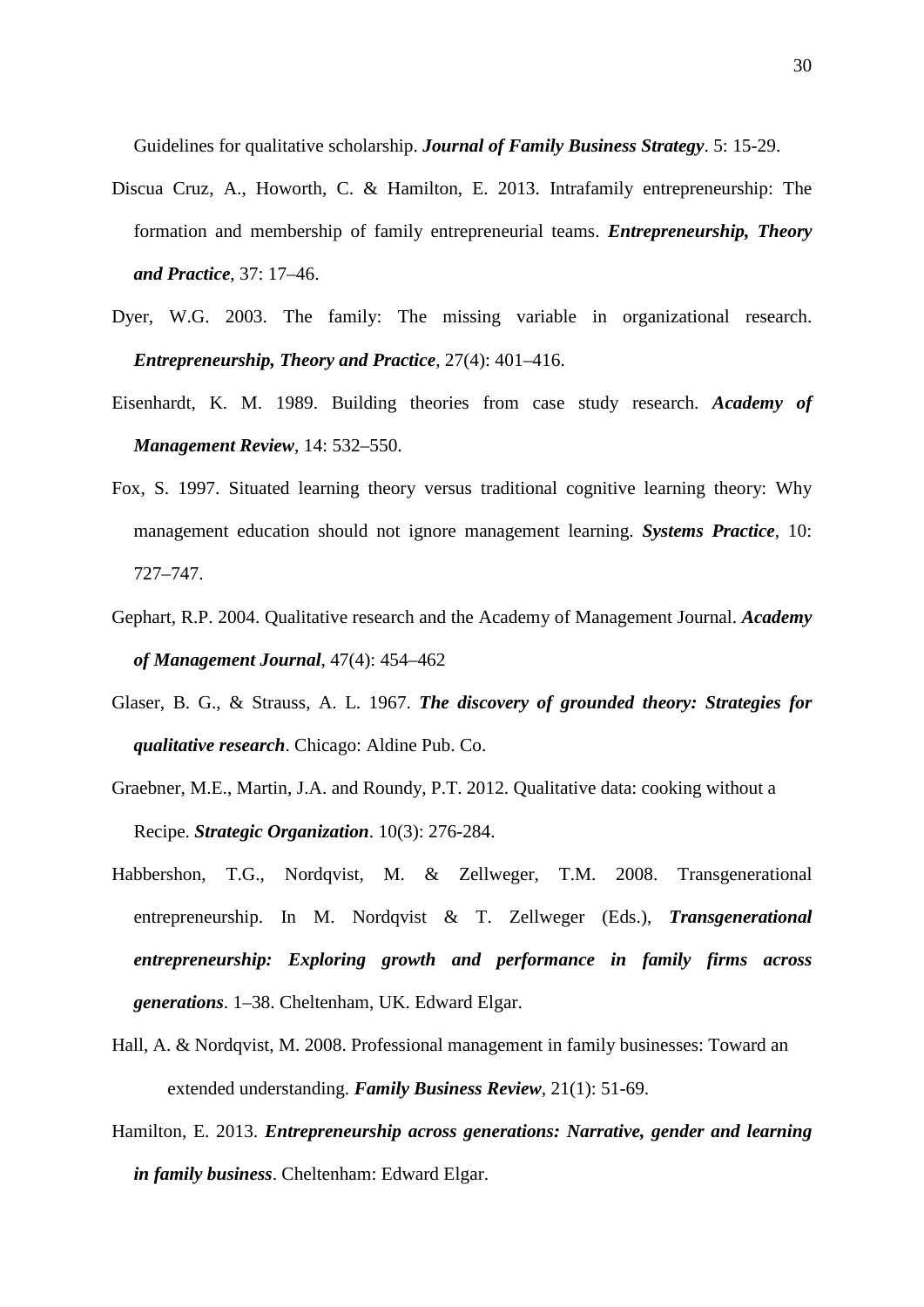- Handley, K., Sturdy, A., Fincham, R. & Clark. T. 2006. Within and beyond communities of practice: Making sense of learning through participation, identity and practice. *Journal of Management Studies*, 43(3): 641–653.
- Handley, K., Clark, T., Fincham, R., & Sturdy, A. 2007. Researching situated learning: Participation, identity and practices in client-consultant relationships. *Management Learning,* 38: 173–191.
- Hanks, S. & Chandler, G. N. 1994. Founder competence, the environment, and venture performance. *Entrepreneurship Theory and Practice*, 18: 77–90.
- Harrison, R. T., & Leitch, C. M. 2005. Entrepreneurial learning: Researching the interface between learning and the entrepreneurial context. *Entrepreneurship Theory and Practice*, 29: 351–371.
- Hergenhahn, B. R., & Olson, M. H. 2005. An introduction to theories of learning. (7<sup>th</sup> ed.). Upper Saddle River (NJ): Pearson/Prentice Hall.
- Holcomb, T. R., Ireland, R. D., Holmes Jr., R. M., & Hitt, M. A. 2009. Architecture of entrepreneurial learning: Exploring the link among heuristics, knowledge, and action. *Entrepreneurship Theory and Practice*, 33: 167–192.
- Illeris, K. 2009. A comprehensive understanding of human learning. In K. Illeris (Ed.), *Contemporary theories of learning: Learning theorists in their own words*: 7–20. New York: Routledge.
- Jack, S.L. & Anderson, A.R. 2002. The effects of embeddedness on the entrepreneurial process. *Journal of Business Venturing*, 17(5): 467–487.
- Jaffe, D. T. 2007. Knowledge before power: Handing over the firm. *Families in Business,*  September/October, 60–61.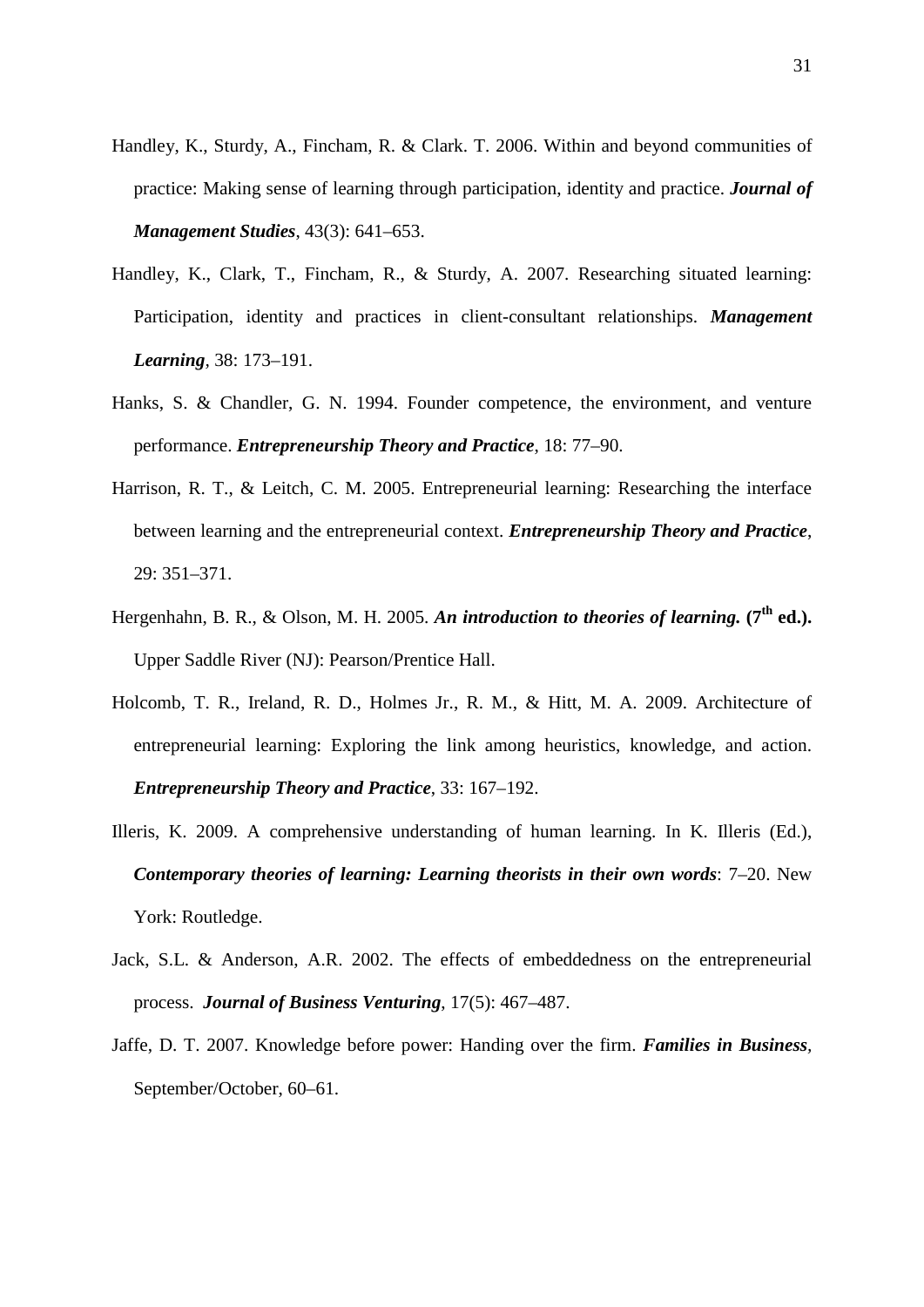- Jaskiewicz, P. Combs, J.G. & Rau, S.B. 2015. Entrepreneurial legacy: Toward a theory of how some family firms nurture transgenerational entrepreneurship. *Journal of Business Venturing*, 30(1): 29-49.
- Klandt, H. 2004. Entrepreneurship education and research in German-speaking Europe. *Academy of Management Learning and Education,* 3: 293–301.
- Kolb, A.Y. & Kolb, D.A. 2005. Learning styles and learning spaces: Enhancing experiential learning in higher education. *Academy of Management Learning and Education,* 4: 193– 212.
- Kotlar, J. & De Massis, A. 2013. Goal setting in family firms: Goal diversity, social interactions, and collective commitment to family-centered goals. *Entrepreneurship, Theory and Practice*, 37(6): 1263–1288.
- Kotlar, J., De Massis, A., Frattini, F., Bianchi, M. & Fang. H. 2013. Technology acquisition in family and nonfamily firms: A longitudinal analysis of Spanish manufacturing firms.

*The Journal of Product Innovation Management*, 30(6): 1073–1088.

- Lave, J. 2009. The practice of learning. In K. Illeris (Ed.), *Contemporary theories of learning: Learning theorists in their own words*. 200–208. New York: Routledge.
- Lave, J., & Wenger, E. 1991. *Situated learning: Legitimate peripheral participation*. Cambridge (UK), New York: Cambridge University Press.
- Lubatkin, M.H., Schulze, W.S., Ling, Y., & Dino, R.N. 2005. The effects of parental altruism on the governance of family-managed firms. *Journal of Organizational Behavior*, 26(3): 313–330.
- Lumpkin, G. T., & Lichtenstein, B. B. 2005. The role of organizational learning in the opportunity-recognition process. *Entrepreneurship Theory and Practice,* 29: 451–472.
- Martin, J.A. & Eisenhardt, K.M. 2010. Rewiring: Cross-business-unit collaborations in multi-business organizations. *Academy of Management Journal*. 53(2): 265–301.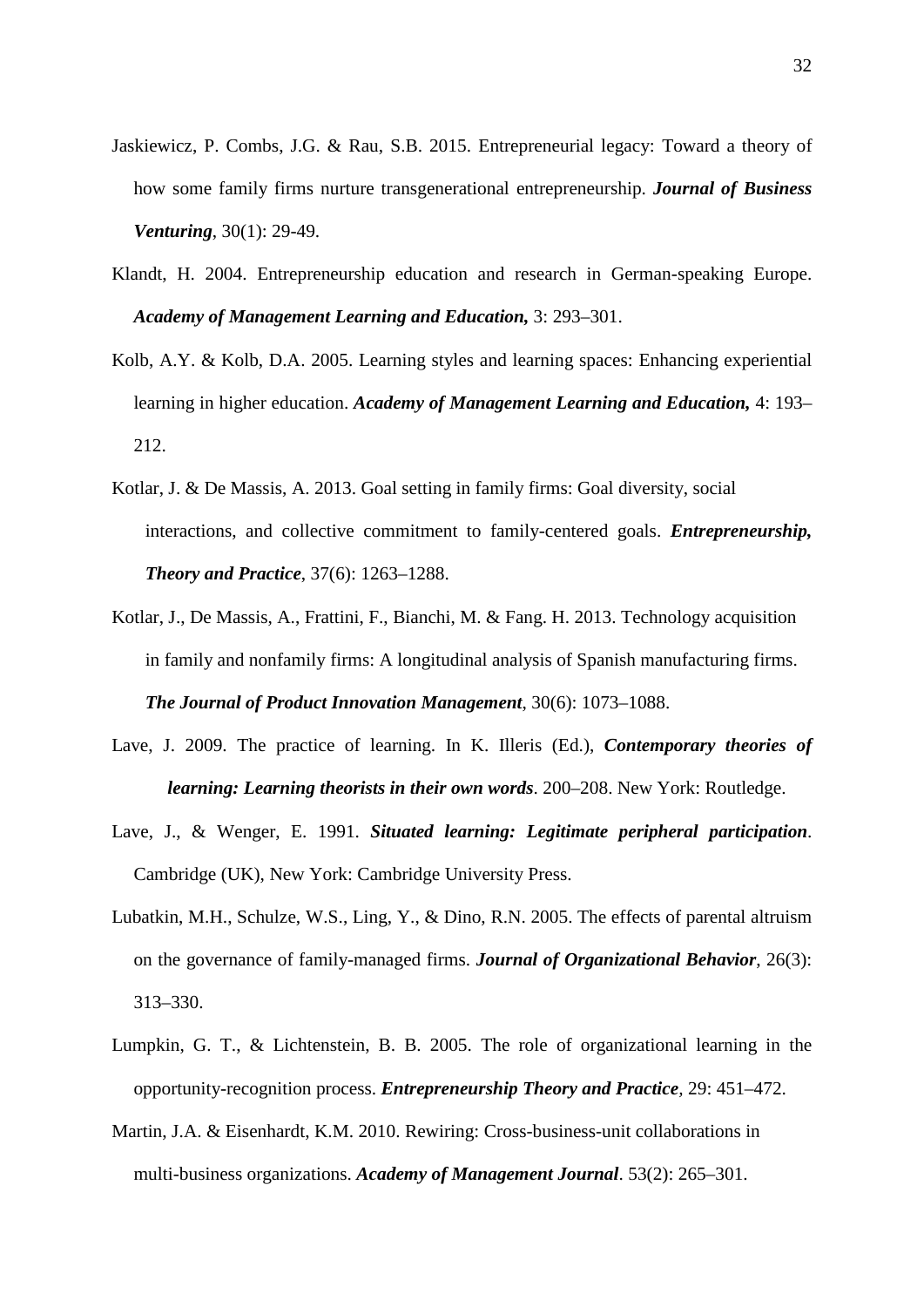- McKeever, E., Jack, S. & Anderson, A. 2015. Embedded entrepreneurship in the creative reconstruction of place. *Journal of Business Venturing*, 30(1): 50–65.
- Miles, M. B., & Huberman, A. M. 1994. *Qualitative data analysis: An expanded sourcebook.*  $(2^{nd}$  *ed.*). Thousand Oaks (CA): Sage Publications Inc.
- Miller, D., & Le Breton-Miller, I. 2006. Family governance and firm performance: Agency, stewardship, and capabilities. *Family Business Review*, 19: 73–87.
- Miller, D., & Le Breton-Miller, I. & Scholnick, B. 2008. Stewardship vs. Stagnation: An empirical comparison of small family and non-family businesses. *Journal of Management Studies*, 45(1): 51–78.
- Mitchell, R.K., Busenitz, L.W., Bird, B., Marie Gaglio, C., McMullen, J.S., Morse, E.A. & Smith, J.B. 2007. The central question in entrepreneurial cognition research 2007. *Entrepreneurship, Theory and Practice*, 31(1): 1–27.
- Moores, K., & Barrett, M. 2002. *Learning family business***:** *Paradoxes and pathways.* Aldershot, Hampshire, England.
- Naldi, L., Nordqvist, M., Sjoberg, K. & Wiklund, J. 2007. Entrepreneurial orientation, risk taking, and performance in family firms. *Family Business Review*, 20(1): 33–47.
- Pare-Julien, D. 2006. Canada. In F. W. Kaslow (Ed.), *Handbook of family business and family business consultation: A global perspective*: 133-150. Binghamton: International Business Press.
- Pitts, G. 2000. *In the blood: Battles to succeed in Canada's family businesses*. Toronto: Doubleday Canada.
- Pratt, M.G. 2009. For the lack of a boilerplate: Tips on writing up (and reviewing) qualitative research. *Academy of Management Journal*, 52: 856–862.
- Rae, D., & Carswell, M. 2001. Towards a conceptual understanding of entrepreneurial learning. *Journal of Small Business and Enterprise Development,* 8: 150–158.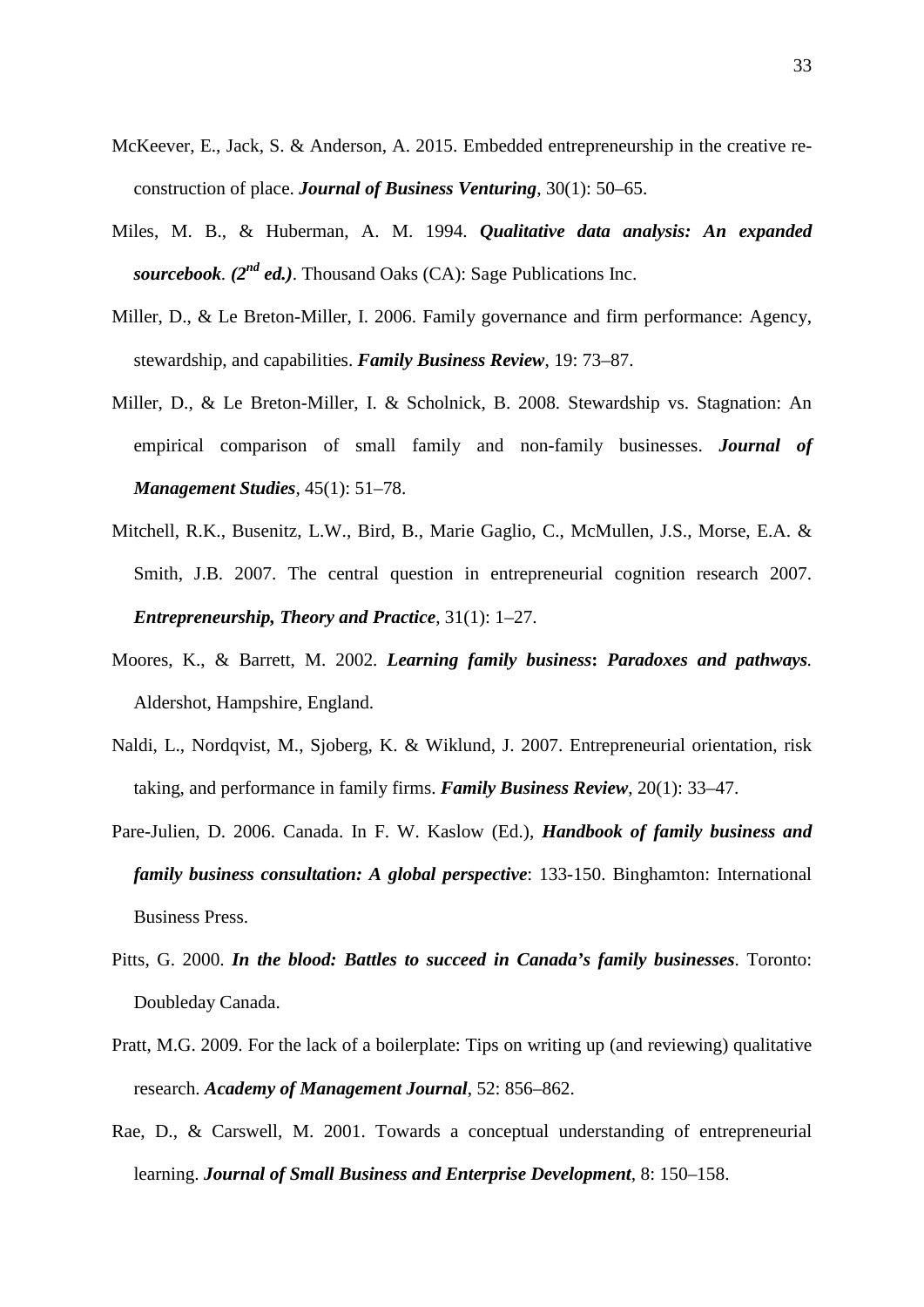Reay, R. 2014. Publishing qualitative research, *Family Business Review,* 27(2): 95-102.

- Roberts, J. 2006. Limits to communities of practice. *Journal of Management Studies*, 43(3): 623-639.
- Salvato, C. & Corbetta, G. 2013. Transitional leadership of advisors as a facilitator of successors' leadership construction. *Family Business Review*, 26(3): 235-255.
- Sexton, D. L., Upton, N. B., Wacholtz, L. E., & McDougall, P. P. 1997. Learning needs of growth-oriented entrepreneurs. *Journal of Business Venturing,* 12: 1–8.
- Sharma, P. 2004. An overview of the field of family business studies: Current status and directions for the future. *Family Business Review*, 17(1): 1–36.
- Sharma, P., Hoy, F., Astrachan, J.H. & Koiranen, M. 2007. The practice driven evolution of family business education. *Journal of Business Research.* 60(10): 1012–1021.
- Spradley, J. 1979. *The ethnographic interview*. Belmont, CA: Thomson Learning.
- Suddaby, R. 2006. What grounded theory is not. *Academy of Management Journal*. 49(4): 633–642.
- Tagiuri, R., & Davis, J. 1996. Bivalent attributes of the family firm. *Family Business Review*, 9: 199–208.
- Taylor, D. W., & Thorpe, R. 2004. Entrepreneurial learning: A process of co-participation. *Journal of Small Business and Enterprise Development*, 11: 203–211.
- Tusting, K. 2005. Language and power in communities of practice. In D. Barton & K. Tusting (Eds.), *Beyond communities of practice: Language, power and social context*. Cambridge: Cambridge University Press.
- Wegner, D.M., Giuliano, T. & Hertel, P.T. 1985. Cognitive interdependence in close relationships. In W. J. Ickes (Ed.), *Compatible and incompatible relationships* (pp. 253- 276). Springer-Verlag: New York.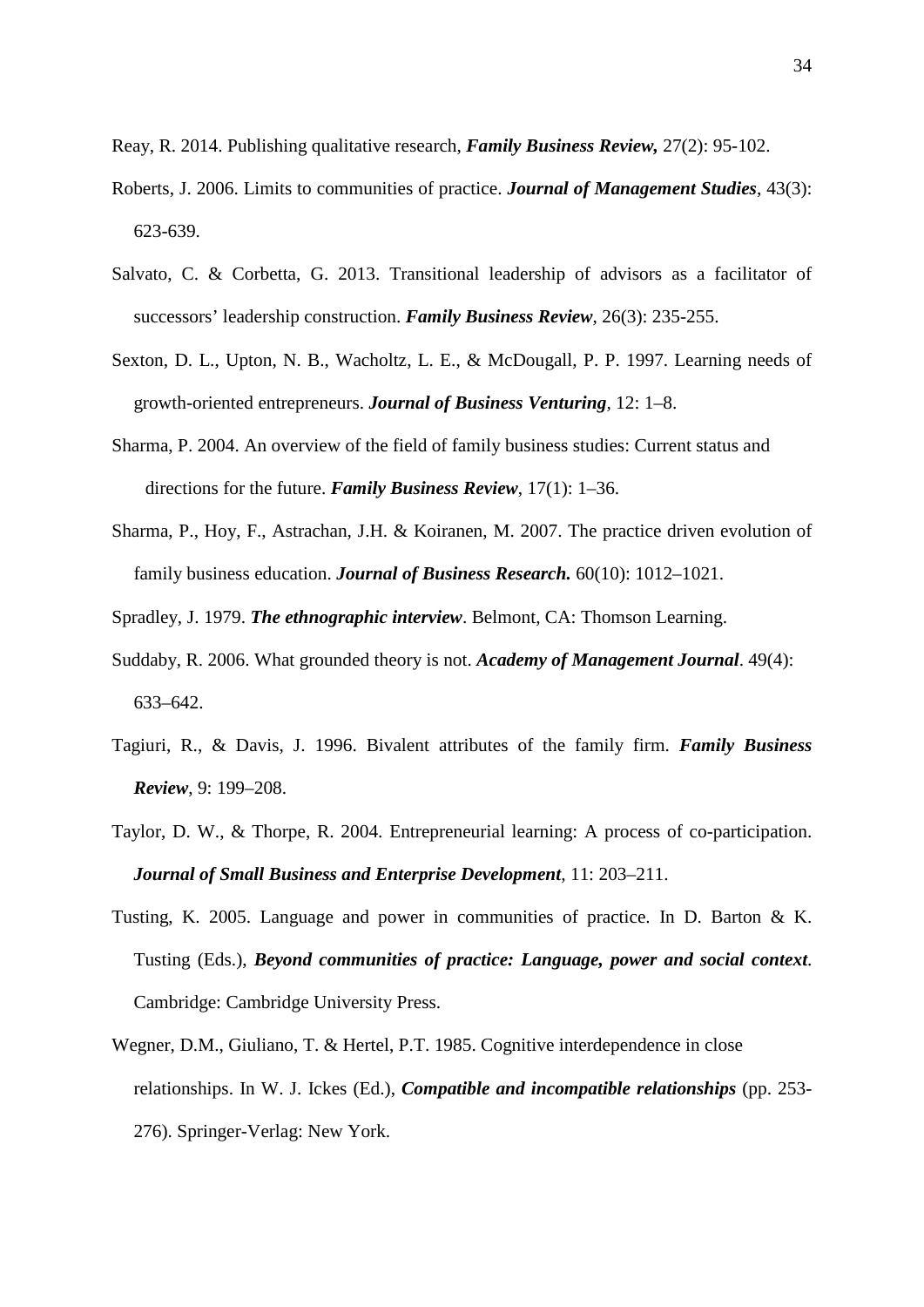- Wenger, E. 1998. *Communities of practice: Learning, meaning, and identity.* Cambridge: Cambridge University Press.
- Wenger, E. 2009. A social theory of learning. In K. Illeris (Ed.), *Contemporary theories of learning: Learning theorists in their own words*: 209–218. New York (NY): Routledge.
- Wright, M. Chrisman, J.J., Chua, J.H. & Steier, L. 2014. Family enterprise and context. *Entrepreneurship Theory and Practice*, 38(6): 1247-1260.
- Yin, R. K. 1984. *Case study research: Design and methods.* Thousand Oaks (CA): Sage Publications Inc.
- Zahra, S.A., Hayton, J.C. & Salvato, C. 2004. Entrepreneurship in family vs. non-family Firms: A resource-based analysis of the effect of organizational culture. *Entrepreneurship Theory and Practice*, 28(4): 363-381.
- Zhang, M., Macpherson, A., & Jones, O. 2006. Conceptualizing the learning process in SMEs: Improving innovation through external orientation. *International Small Business Journal,* 24: 299–323.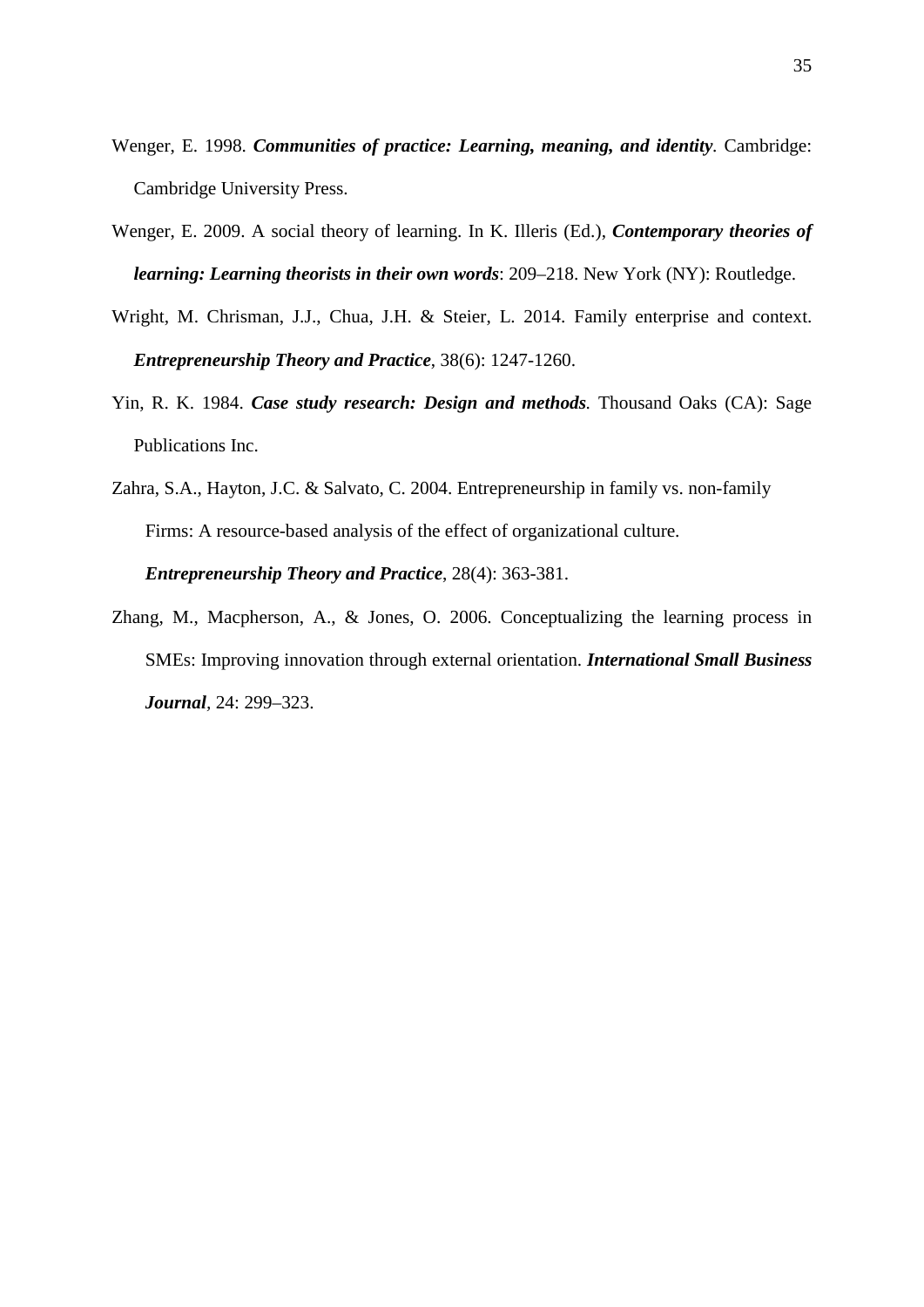## Table 1: Respondents

| <b>Respondent</b> | <b>Length of Interview</b> | Age    | <b>Industry</b>     | Founded/Acquired | <b>Total Employees</b> | <b>Family Involved</b> | <b>Generation Involved</b> |
|-------------------|----------------------------|--------|---------------------|------------------|------------------------|------------------------|----------------------------|
| Harvey            | 1:43:26                    | 60     | Printing            | 1988             | 6                      | 1 other                |                            |
| <b>Bark</b>       | 1:49:07                    | 45     | <b>Real Estate</b>  | 1998             | 16                     | 1 other                | 2 <sup>nd</sup>            |
| Beckett           | 1:43:56                    | 60     | Conglomerate        | 1964             | 125                    | 2 others               | 2 <sup>nd</sup>            |
| <b>Block</b>      | 1:57:29                    | 49     | Insurance           | 1973             | 50                     | $\rm N/A$              | 2 <sup>nd</sup>            |
| Catalano          | 2:01:45                    | 55     | Dry Cleaning        | 1958             | $\overline{7}$         | 2 others               | 2 <sup>nd</sup>            |
| Fulton            | 1:59:15                    | 50     | Marina              | 1974             | 30                     | 8 others               | 2 <sup>nd</sup>            |
| Jaker             | 3:23:02                    | 17     | Motorcycle          | 1991             | 30                     | 1 other                | 2 <sup>nd</sup>            |
| McGorman          | 2:43:12                    | 37     | Printing            | 1980             | 18                     | 1 other                | 2 <sup>nd</sup>            |
| Scone             | 1:51:34                    | 50     | Manufacturing       | 1978             | $22\,$                 | 1 other                | 2 <sup>nd</sup>            |
| Stewart           | 2:43:07                    | 44     | <b>Travel Agent</b> | 1974             | 42                     | 1 other                | 2 <sup>nd</sup>            |
| Westwood          | 3:43:54                    | 37     | Resort              | 1991             | Between 10-40 Seasonal | 5 others               | 2 <sup>nd</sup>            |
| Winson            | 1:58:01                    | 60     | Trucking            | 1952             | 54                     | 2 others               | 2 <sup>nd</sup>            |
| Parte             | 1:31:09                    | 36     | Construction        | 1975             | 65                     | 7 others               | $3^{\text{rd}}$            |
| Triport           | 2:13:47                    | 33     | Construction        | 1980             | 250                    | 3 others               | $3^{\text{rd}}$            |
| Mitel             | 1:46:26                    | 45     | Grocery             | 1987             | 6                      | 2 others               | $4^{\text{th}}$            |
| Swain             | 1:53:44                    | 31     | Farm                | 1892             | $\mathbf{0}$           | 2 others               | $4^{\text{th}}$            |
| Beard             | 2:07:53                    | 45     | Theatre             | 1992             | 50                     | 1 other                | $5^{\text{th}}$ (farm)     |
| Fosken            | 3:02:32                    | $22\,$ | Farm                | 1870             | 9                      | 1 other                | 6 <sup>th</sup>            |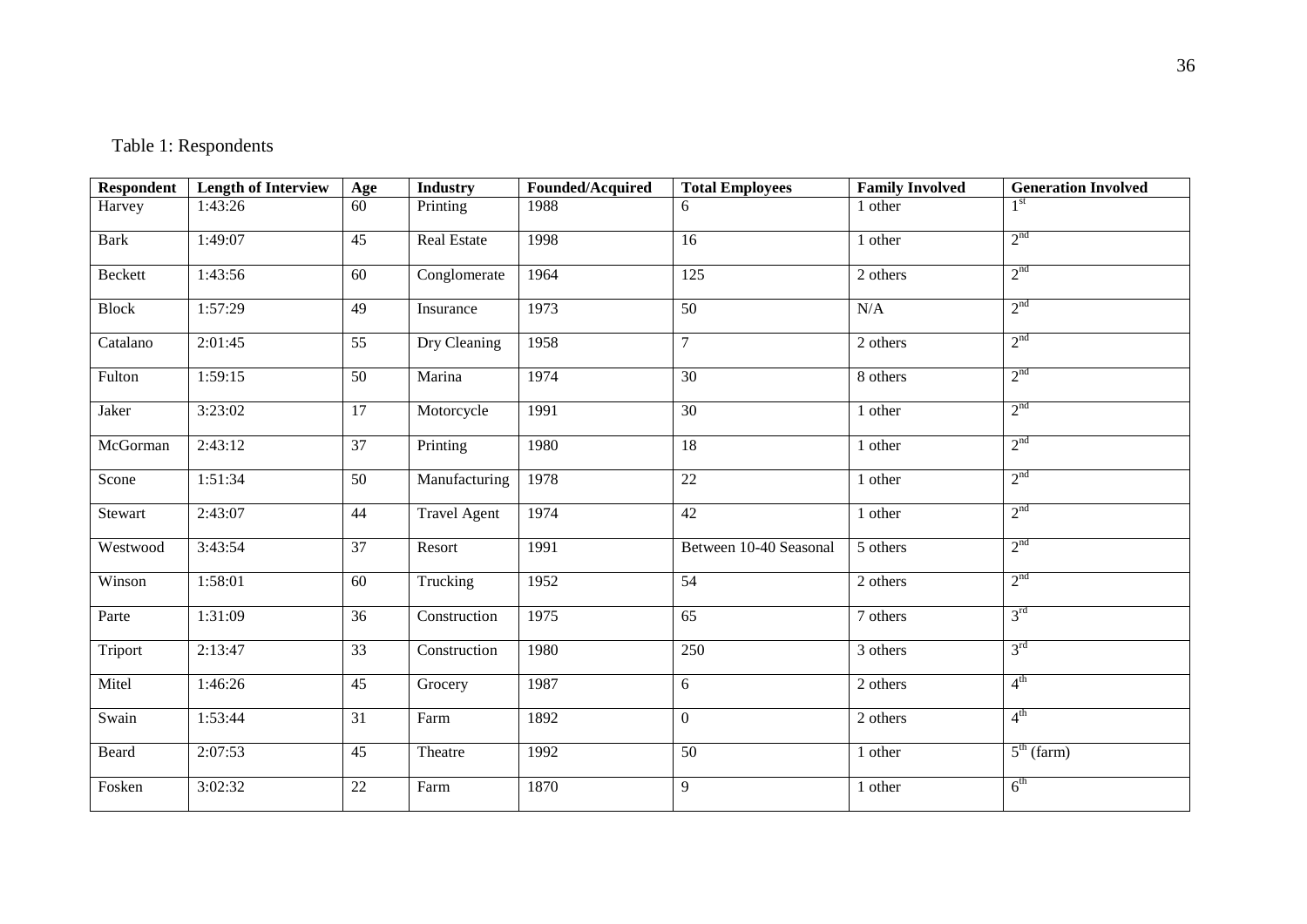Table 2: Family Business as a Community of Practice: Participation, legitimacy and continuity.

| Moving from data to the matic categories to theoretical dimensions                                                                                                                                                                                                                                                                                                                                                                        |                                                                                                                                                                                               |                                                                                                                                            |                                                                                                                                                                                    |                                                                       |  |
|-------------------------------------------------------------------------------------------------------------------------------------------------------------------------------------------------------------------------------------------------------------------------------------------------------------------------------------------------------------------------------------------------------------------------------------------|-----------------------------------------------------------------------------------------------------------------------------------------------------------------------------------------------|--------------------------------------------------------------------------------------------------------------------------------------------|------------------------------------------------------------------------------------------------------------------------------------------------------------------------------------|-----------------------------------------------------------------------|--|
| Empirical data                                                                                                                                                                                                                                                                                                                                                                                                                            | Description                                                                                                                                                                                   | Thematic categorization                                                                                                                    | Thematic interpretation                                                                                                                                                            | Theoretical implication                                               |  |
| Bark - "I have this property that I'm getting listed and<br>this is a busy week so I said to the girls, come on with<br>me. So they came out to this property. It's a vacant<br>duplex. So they were there measuring the rooms and<br>making notes, and they were the ones taking the<br>pictures. My oldest daughter is thirteen, grade eight, and<br>she says to me, I think I'll just be your sidekick, Dad,<br>and help you out now." | Older generation encourages<br>'being around' the business at an<br>early age, describes the practice<br>of measuring and taking notes,<br>eldest daughter proposes<br>becoming dads sidekick | Family bonds fostering<br>engagement with<br>practice in a business<br>situation.                                                          | Legitimacy being<br>established through<br>participation, becoming<br>part of the community of<br>practice.                                                                        |                                                                       |  |
| Catalano - "My dad worked six days a week, and all the<br>other kids in our neighbourhood, most of their dads<br>worked at GE. So their dads were home at 5 o'clock,<br>supper at 5 o'clock every day, and that just didn't<br>happen in our household. He was gone at 7:30 in the<br>morning and came home at 6 or 7 at night and worked<br>Saturdays. If you wanted to see him, I rode in the truck<br>with him."                       | Levels of participation in the<br>business articulated as<br>exceptional and impacting on<br>family life. Participation by<br>riding in the truck.                                            | Family bonds lead to<br>particular forms of<br>engagement in the<br>business participation in<br>a social situation (riding<br>the truck). | Family and business one<br>and the same community<br>of practice.                                                                                                                  | Joining the community<br>of practice-<br>Early years<br>participation |  |
| Scone - "My first experience was just following him<br>[father] up the road just to have a look at it just to see if<br>we could both see the potential in it."                                                                                                                                                                                                                                                                           | Father engaging son in assessing<br>a business opportunity                                                                                                                                    | Family bonds and<br>engagement in business<br>decision making (social<br>situation)                                                        | Invited to participate in<br>the community of<br>practice                                                                                                                          |                                                                       |  |
| Fosken – "I was 14 years old, and we did maple syrup<br>every March and strawberries every June/July as well as<br>hay, and there's 40 head of beef cattle. And once I<br>started putting in a lot of hours into the farm, I was<br>given a cattle or cut of the profits from the maple syrup<br>or the strawberries. And once I realized the more effort I<br>put in the more money I made, then that attracted me                       | A certain level of participation in<br>the business 'once I started<br>putting in a lot of hours' leads to<br>material reward, which<br>encourages further participation                      | Engaging in asocial<br>situation (the annual<br>farming cycles)                                                                            | Legitimacy to share the<br>rewards of the business<br>established in childhood<br>by levels of participation<br>in the business. Joining<br>the community of<br>practice linked to |                                                                       |  |

,我们也不会有什么。""我们的人,我们也不会有什么?""我们的人,我们也不会有什么?""我们的人,我们也不会有什么?""我们的人,我们也不会有什么?""我们的人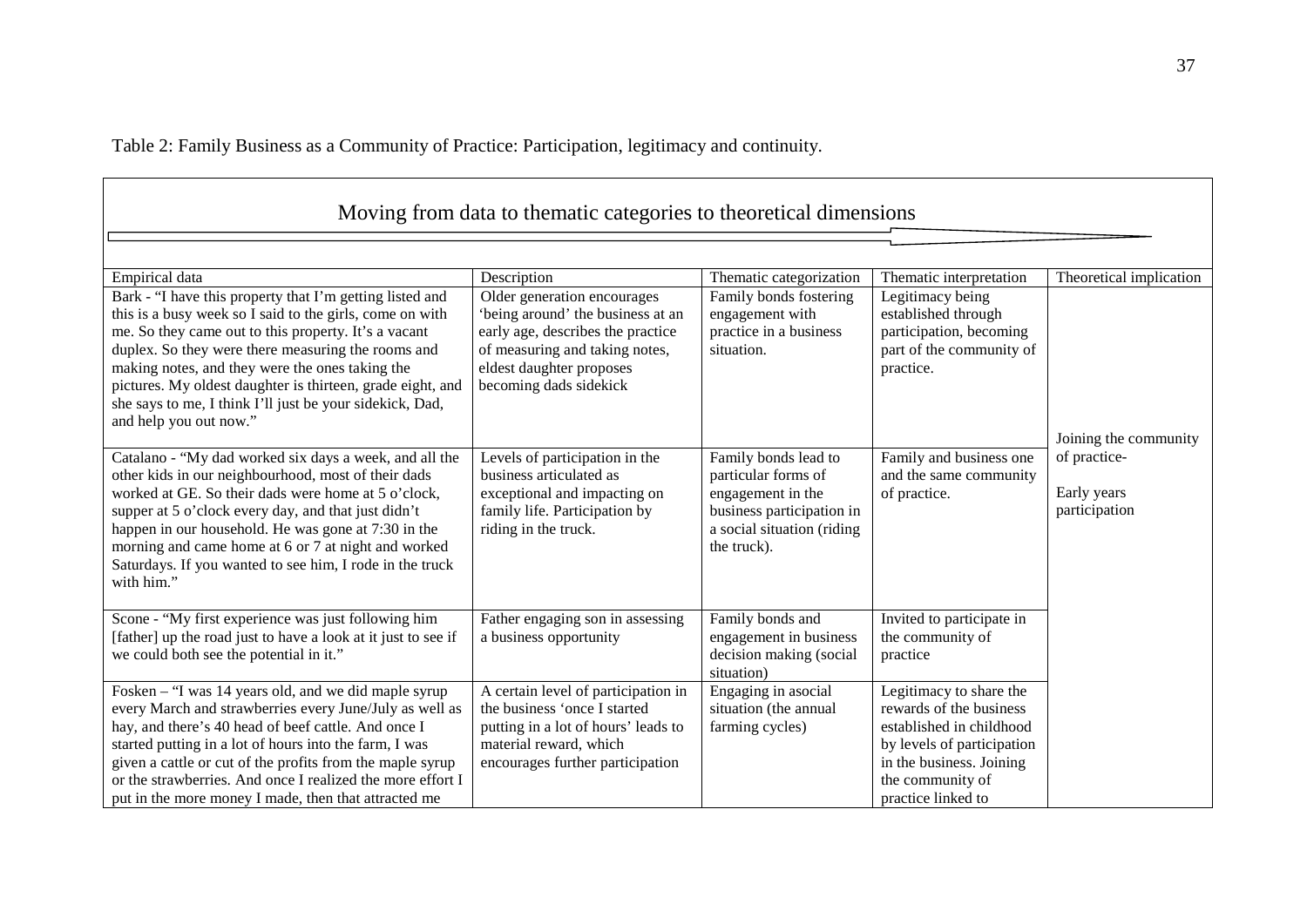| into the business."                                                                                                                                                                                                                                                                                                                                                                                                                                                                                                                                                                        |                                                                                                                                            |                                                                           | material well-being                                                                                                                                                                 |                              |
|--------------------------------------------------------------------------------------------------------------------------------------------------------------------------------------------------------------------------------------------------------------------------------------------------------------------------------------------------------------------------------------------------------------------------------------------------------------------------------------------------------------------------------------------------------------------------------------------|--------------------------------------------------------------------------------------------------------------------------------------------|---------------------------------------------------------------------------|-------------------------------------------------------------------------------------------------------------------------------------------------------------------------------------|------------------------------|
| Beard - "What would it be like if they came back and<br>saw this all going on at their home, in their barnyard?<br>It's set back in the '50s and they're all having a family<br>dinner and actors playing his mom and dad on stage."                                                                                                                                                                                                                                                                                                                                                       | Making connections between the<br>past and the present in terms of<br>speculating about the forefathers<br>being present                   | Family bond, social<br>situation (family dinner)                          | Community of practice<br>connected to those no<br>longer present,<br>acknowledging<br>continuity with the past                                                                      | Learning continuity in       |
| Triport - "I have little sayings and things that my<br>grandfather might have said. For example, 'I'd rather<br>explain the price than apologize for the quality,' is one<br>of them. It's kind of an old thing my grandfather used to<br>say, and my dad says it, and I say it now."                                                                                                                                                                                                                                                                                                      | Particular business practice (the<br>relationship between price and<br>quality) replicated over time                                       | Family bonds a vehicle<br>for promulgating<br>business practices          | Engaging in community<br>of practice, replication of<br>business practices<br>through family<br>relationships                                                                       | the community of<br>practice |
| Beckett - "I maintain various circles of friends. I keep<br>an older circle of friends that used to be 20 years older<br>than me. Then we became friends with our eldest son's<br>friends and my youngest son's friends. We have four<br>circles of friends. Through that experience, you can slot<br>yourself into where you are, where they are, and where<br>we're all going to be, and you can pick up things that<br>are important to them, which may mean absolutely<br>nothing to our older friends or things that are important<br>to us which means nothing to the younger ones." | Building relationships across the<br>generations and understanding<br>what is important to different<br>people at different times          | Family bonds and social<br>situation                                      | Community of practice<br>Consists of different<br>levels and types of<br>engagement and<br>knowledge                                                                                |                              |
| Fosken - "There's so much history involved. My<br>grandparents made plans that they wanted to stick<br>through the years. Specifically one maple tree has to<br>stay in the middle of the field. It was one of my<br>grandfather's wishes so it has to stay."                                                                                                                                                                                                                                                                                                                              | Family members discussing the<br>wishes of the previous<br>generations and how it influences<br>the present, learning about<br>continuity. | Family bonds and social<br>situations, the past<br>influencing the future | Community of practice<br>includes those no longer<br>present, implications for<br>theorising forms of<br>participation, legitimacy<br>and membership of<br>communities of practice. |                              |
| Mitel - "Fortunately for me, we always kind of got<br>along and I've taught him [his father] things and he's<br>taught me things."                                                                                                                                                                                                                                                                                                                                                                                                                                                         | Good family relationships<br>support mutual learning                                                                                       | Family bonds and social<br>situation                                      | Community of practice<br>and learning                                                                                                                                               |                              |
| McGorman - "My father and I, we're responsible for<br>doing all the work. The business planning and for the                                                                                                                                                                                                                                                                                                                                                                                                                                                                                | Articulating the ways in which he<br>and his father worked together,                                                                       | Family bonds and<br>engagement in business                                | Engaging in building the<br>community of practice                                                                                                                                   |                              |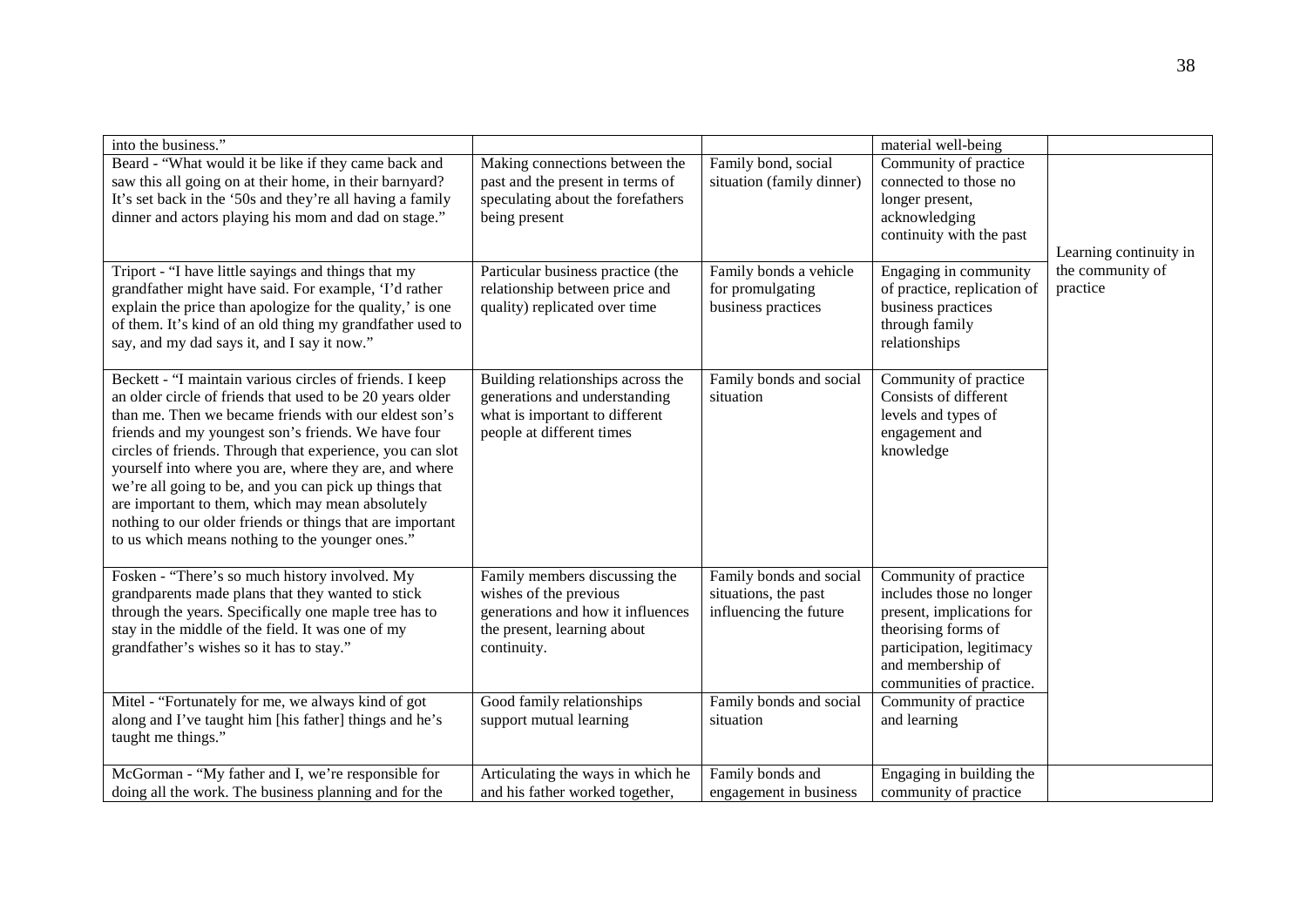| bank, crunching all of the numbers and getting all of the<br>quotes. It was a six-month project from start to finish. A<br>lot of research, a lot of logistics. We had to strengthen<br>the floors in the building, we had to move a wall, we<br>had to arrange the trucking, we had to sell the other<br>press, we had to print test the new press, we had to<br>upgrade the electrical."                                                                                                 | specifying the practice they<br>engaged in to achieve a project                                                                                | practice                                                                                    | through participation in<br>shared activities,<br>building continuity of<br>practice across the<br>generations.                                                                                               | Joining the community                            |
|--------------------------------------------------------------------------------------------------------------------------------------------------------------------------------------------------------------------------------------------------------------------------------------------------------------------------------------------------------------------------------------------------------------------------------------------------------------------------------------------|------------------------------------------------------------------------------------------------------------------------------------------------|---------------------------------------------------------------------------------------------|---------------------------------------------------------------------------------------------------------------------------------------------------------------------------------------------------------------|--------------------------------------------------|
| Fulton - "There is a lot of stuff I have learned from my<br>brother. I'm four years younger than him. So he's been<br>around that much longer to learn that much more in life,<br>and even when you think you've got the right answer,<br>he'll come along and give you a different perspective of<br>it. I run the propeller end of the business. He runs the<br>service department end of the business. And that's a<br>great little marriage. We help each other out in any<br>aspect." | Age difference (4 years) and<br>different roles in the business<br>('propeller' versus 'service')<br>articulated as important for<br>learning. | Family bonds,<br>engagement in different<br>ways and social<br>situations                   | Clear articulation about<br>learning fostered by<br>family bonds. Different<br>perspectives on the<br>business and different<br>ages provide<br>opportunities to learn<br>within the community of<br>practice | of practice -<br>Legitimacy and<br>participation |
| Stewart - "She [sibling] um, she ah, was working for me<br>at the time and then felt because I was the only son, 4<br>years older, did I have um, you know, the reason that I<br>was the only one that would be able to have ownership<br>in this company and I, and I said no, that that wasn't<br>fair."                                                                                                                                                                                 | Sibling questioning his<br>legitimacy as the oldest son,<br>challenging the right of<br>primogeniture                                          | Family bonds and<br>engagement                                                              | Legitimacy and the type<br>of participation<br>(leadership or employee)<br>questioned in terms of<br>the community of<br>practice                                                                             |                                                  |
| Beckett - "In their early twenties, I started the process of<br>moving them in. And that wasn't done arbitrarily. That<br>was done in discussion with them saying, if you're<br>showing an interest here, I can make a couple million<br>dollars a year so I'll gladly give you \$400,000 each of<br>that and we can all have some fun."                                                                                                                                                   | Participation discussed and<br>organized 'moving them in'                                                                                      | Family bonds and<br>engagement                                                              | Joining the community<br>of practice articulated in<br>terms of participation<br>and material reward                                                                                                          |                                                  |
| Winson - "My son basically right now is looking after<br>the administration and management of one of our<br>subsidiaries. That's a division of our main holding<br>company. That's his sole function."                                                                                                                                                                                                                                                                                     | Articulating form and level of<br>participation in the business                                                                                | Family bonds and the<br>form of engagement in a<br>particular situation (the<br>subsidiary) | Peripheral<br>participation(the<br>subsidiary) to establish<br>legitimacy in the<br>community of practice                                                                                                     |                                                  |